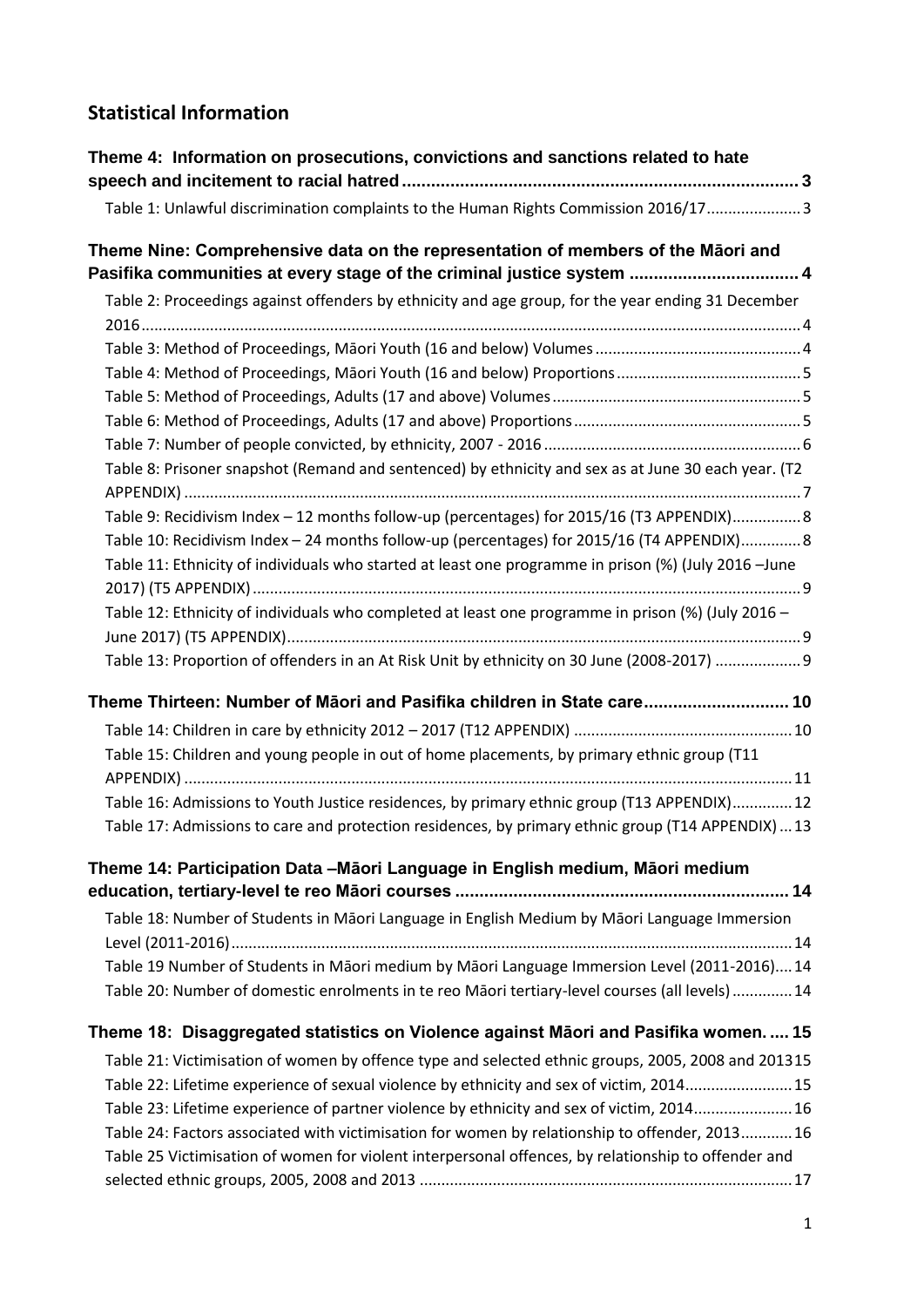| Table 26: Number of female primary victims (n=79)* in IPV death events by ethnicity and deprivation |
|-----------------------------------------------------------------------------------------------------|
|                                                                                                     |
| Table 27: Number of Applicants/Other protected adults of Protection Order applications by sex,      |
|                                                                                                     |
| 20                                                                                                  |
| Table 29. Number of working age main benefit clients as at end of June 2014 to June 2017 by ethnic  |
|                                                                                                     |
|                                                                                                     |
|                                                                                                     |
|                                                                                                     |
| Table 32: Number of Orphan's Benefit (OB) and Unsupported Child Benefit (UCB) caregivers as at end  |
|                                                                                                     |
| Table 33: Number of Childcare assistance paid as at end of June 2013 to June 2017 by ethnic group   |
|                                                                                                     |
| Table 34: Number of clients receiving Accommodation Supplement (AS) and number of Disability        |
| Allowances (DA) paid as at end of June 2013 to June 2017 by ethnic group (T6 APPENDIX) 25           |
| Table 35: Number of Child Disability Allowances paid as at end of June 2010 to 2017 by ethnic group |
|                                                                                                     |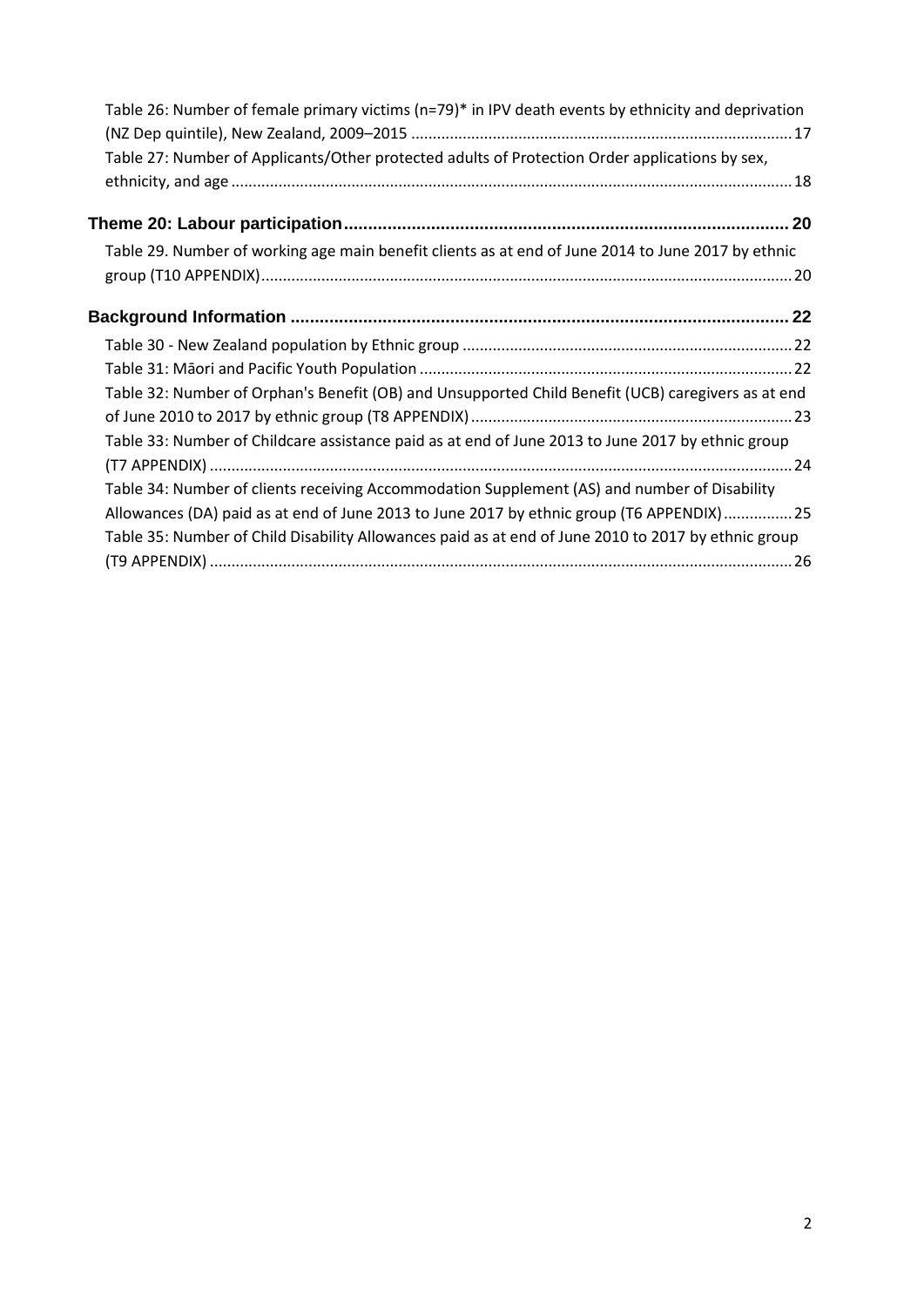# <span id="page-2-0"></span>**THEME 4: INFORMATION ON PROSECUTIONS, CONVICTIONS AND SANCTIONS RELATED TO HATE SPEECH AND INCITEMENT TO RACIAL HATRED**

### <span id="page-2-1"></span>**Table 1: Unlawful discrimination complaints to the Human Rights Commission 2016/17**

|                                                              | Total | Part 1A | Part 2 |
|--------------------------------------------------------------|-------|---------|--------|
| Consolidated Race (Colour, Race, Ethnic or National origins) | 325   | 85      | 240    |
| <b>Racial Disharmony</b>                                     | -28   |         | 27     |
| <b>Racial Harassment</b>                                     | 70    | 11      | 59     |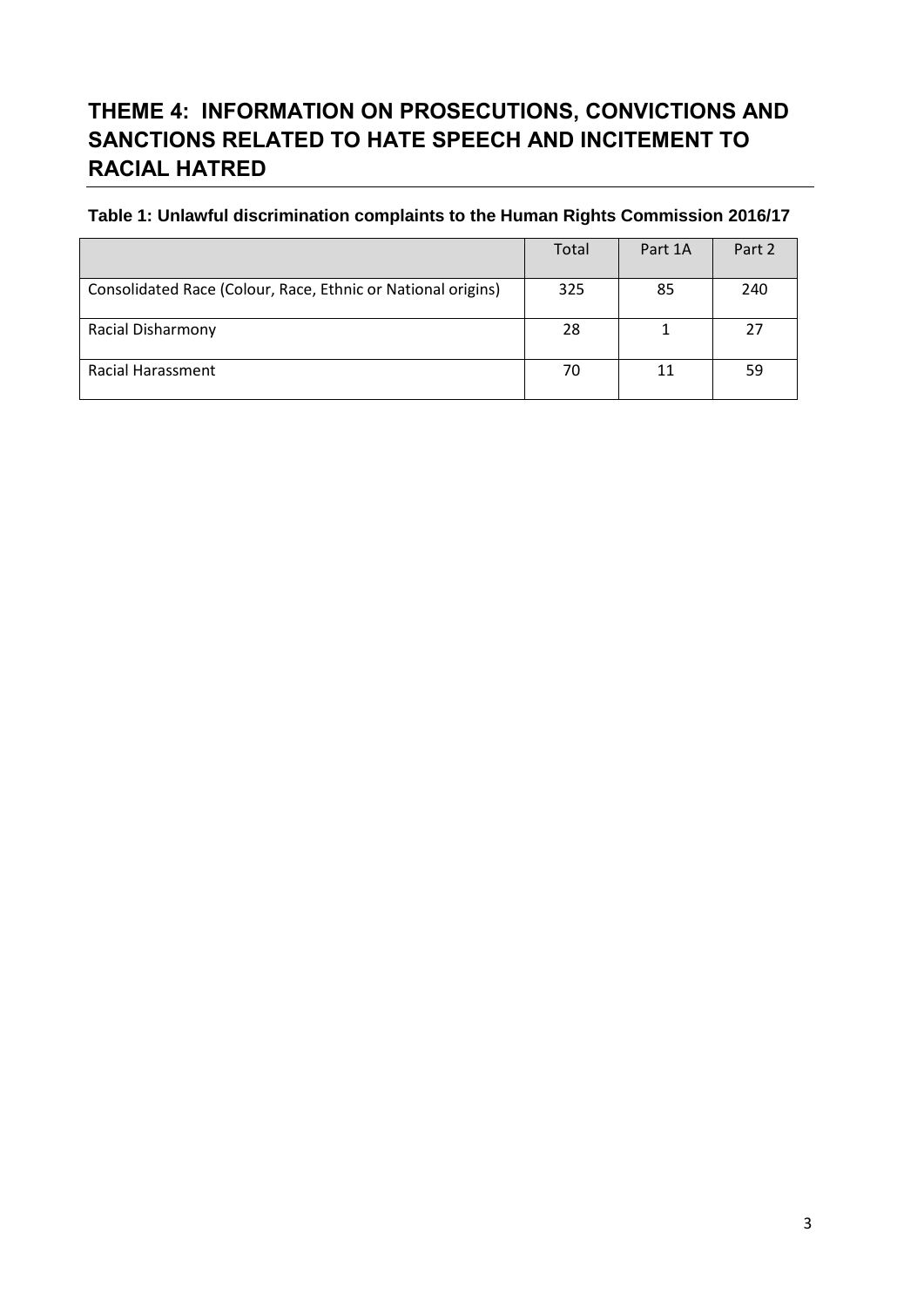## <span id="page-3-0"></span>**THEME NINE: COMPREHENSIVE DATA ON THE REPRESENTATION OF MEMBERS OF THE MĀORI AND PASIFIKA COMMUNITIES AT EVERY STAGE OF THE CRIMINAL JUSTICE SYSTEM**

<span id="page-3-1"></span>**Table 2: Proceedings against offenders by ethnicity and age group, for the year ending 31 December 2016**

| <b>Ethnicity</b> | 16 and under | 17 and above | <b>Not</b><br>Applicable/Not<br><b>Specified</b> |
|------------------|--------------|--------------|--------------------------------------------------|
| Asian            | 61           | 2,698        |                                                  |
| European         | 4,295        | 59,864       | 4                                                |
| Indian           | 88           | 3,538        |                                                  |
| Māori            | 9,352        | 63,751       | $\overline{2}$                                   |
| Other            | 172          | 2,359        | 103                                              |
| Pacific Island   | 1,590        | 14,701       | 6                                                |
| Unknown          | 737          | 6,940        | 113                                              |

#### <span id="page-3-2"></span>**Table 3: Method of Proceedings, Māori Youth (16 and below) Volumes**

|                   | <b>Court Action</b> | <b>Non-Court</b><br><b>Action</b> | <b>Not Proceeded</b><br><b>With</b> | <b>Total</b> |
|-------------------|---------------------|-----------------------------------|-------------------------------------|--------------|
| Asian             | 7                   | 54                                | ٠                                   | 61           |
| European          | 855                 | 3410                              | 30                                  | 4295         |
| Indian            | 27                  | 61                                | $\bullet$                           | 88           |
| Māori             | 2850                | 6458                              | 44                                  | 9352         |
| Other             | 45                  | 127                               |                                     | 172          |
| Pacific<br>Island | 552                 | 1031                              | 7                                   | 1590         |
| Unknown           | 49                  | 684                               | 4                                   | 737          |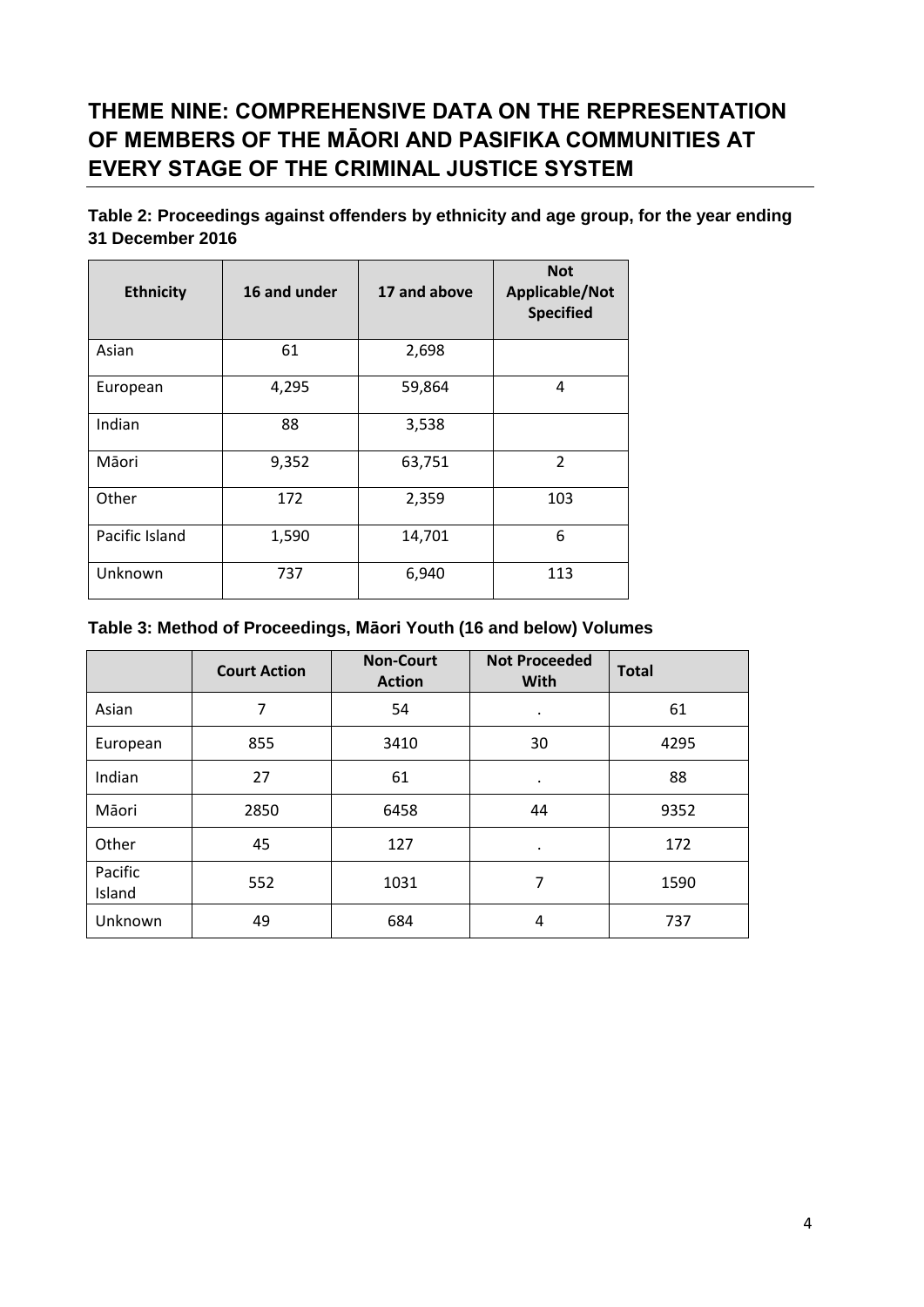|                   | <b>Court Action</b> | <b>Non-Court</b><br><b>Action</b> | <b>Not Proceeded</b><br><b>With</b> | <b>Total</b> |
|-------------------|---------------------|-----------------------------------|-------------------------------------|--------------|
| Asian             | 11%                 | 89%                               |                                     | 100%         |
| European          | 20%                 | 79%                               | 1%                                  | 100%         |
| Indian            | 31%                 | 69%                               |                                     | 100%         |
| Māori             | 30%                 | 69%                               | 0%                                  | 100%         |
| Other             | 26%                 | 74%                               |                                     | 100%         |
| Pacific<br>Island | 35%                 | 65%                               | 0%                                  | 100%         |
| Unknown           | 7%                  | 93%                               | 1%                                  | 100%         |

### <span id="page-4-0"></span>**Table 4: Method of Proceedings, Māori Youth (16 and below) Proportions**

#### <span id="page-4-1"></span>**Table 5: Method of Proceedings, Adults (17 and above) Volumes**

|                   | <b>Non-Court</b><br><b>Court Action</b><br><b>Action</b> |       | <b>Not Proceeded</b><br><b>With</b> | <b>Total</b> |
|-------------------|----------------------------------------------------------|-------|-------------------------------------|--------------|
| Asian             | 1717                                                     | 958   | 23                                  | 2698         |
| European          | 41189                                                    | 18186 | 489                                 | 59864        |
| Indian            | 2334                                                     | 1180  | 24                                  | 3538         |
| Māori             | 49388                                                    | 13882 | 481                                 | 63751        |
| Other             | 1594                                                     | 753   | 12                                  | 2359         |
| Pacific<br>Island | 10895                                                    | 3754  | 52                                  | 14701        |
| Unknown           | 4081                                                     | 2837  | 22                                  | 6940         |

## <span id="page-4-2"></span>**Table 6: Method of Proceedings, Adults (17 and above) Proportions**

|                   | <b>Court Action</b> | <b>Non-Court</b><br><b>Action</b> | <b>Not Proceeded</b><br>With | <b>Total</b> |
|-------------------|---------------------|-----------------------------------|------------------------------|--------------|
| Asian             | 64%                 | 36%                               | 1%                           | 100%         |
| European          | 69%                 | 30%                               | 1%                           | 100%         |
| Indian            | 66%                 | 33%                               | 1%                           | 100%         |
| Māori             | 77%                 | 22%                               | 1%                           | 100%         |
| Other             | 68%                 | 32%                               | 1%                           | 100%         |
| Pacific<br>Island | 74%                 | 26%                               | 0%                           | 100%         |
| Unknown           | 59%                 | 41%                               | 0%                           | 100%         |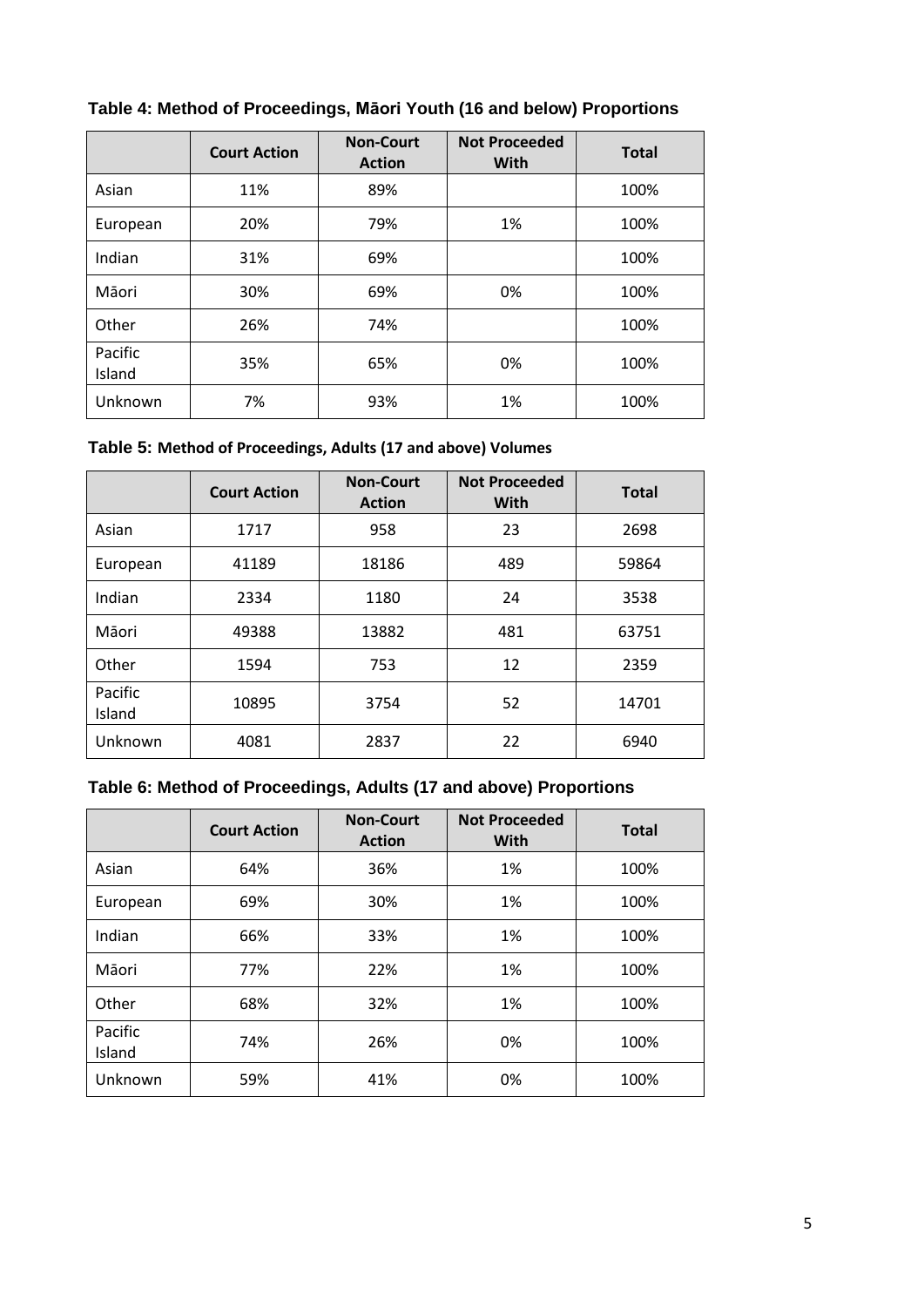| Ethnicity       | 2007   | 2008   | 2009    | 2010   | 2011   | 2012   | 2013   | 2014   | 2015   | 2016   |
|-----------------|--------|--------|---------|--------|--------|--------|--------|--------|--------|--------|
| European        | 35,078 | 39,557 | 43,263  | 41,314 | 36,836 | 33,682 | 30,151 | 26,417 | 23,945 | 23,901 |
| Māori           | 30,143 | 33,938 | 35,804  | 34,598 | 32,294 | 30,276 | 28,523 | 26,777 | 25,767 | 26,629 |
| Pacific Peoples | 7,281  | 8,575  | 9,770   | 9,066  | 8,566  | 8,222  | 7,582  | 7,130  | 6,209  | 6,108  |
| Other           | 2,990  | 3,453  | 4,122   | 4,094  | 3,816  | 3,613  | 3,354  | 3,139  | 2,842  | 2,833  |
| Unknown         | 13,457 | 9,988  | 7,173   | 6,649  | 5,797  | 5,510  | 5,267  | 5,434  | 5,020  | 5,238  |
| Total           | 88,949 | 95,511 | 100,132 | 95,721 | 87,309 | 81,303 | 74,877 | 68,897 | 63,783 | 64,709 |

### **Table 7: Number of people convicted, by ethnicity, 2007 - 2016**

<span id="page-5-0"></span>This data counts an offender once per calendar year.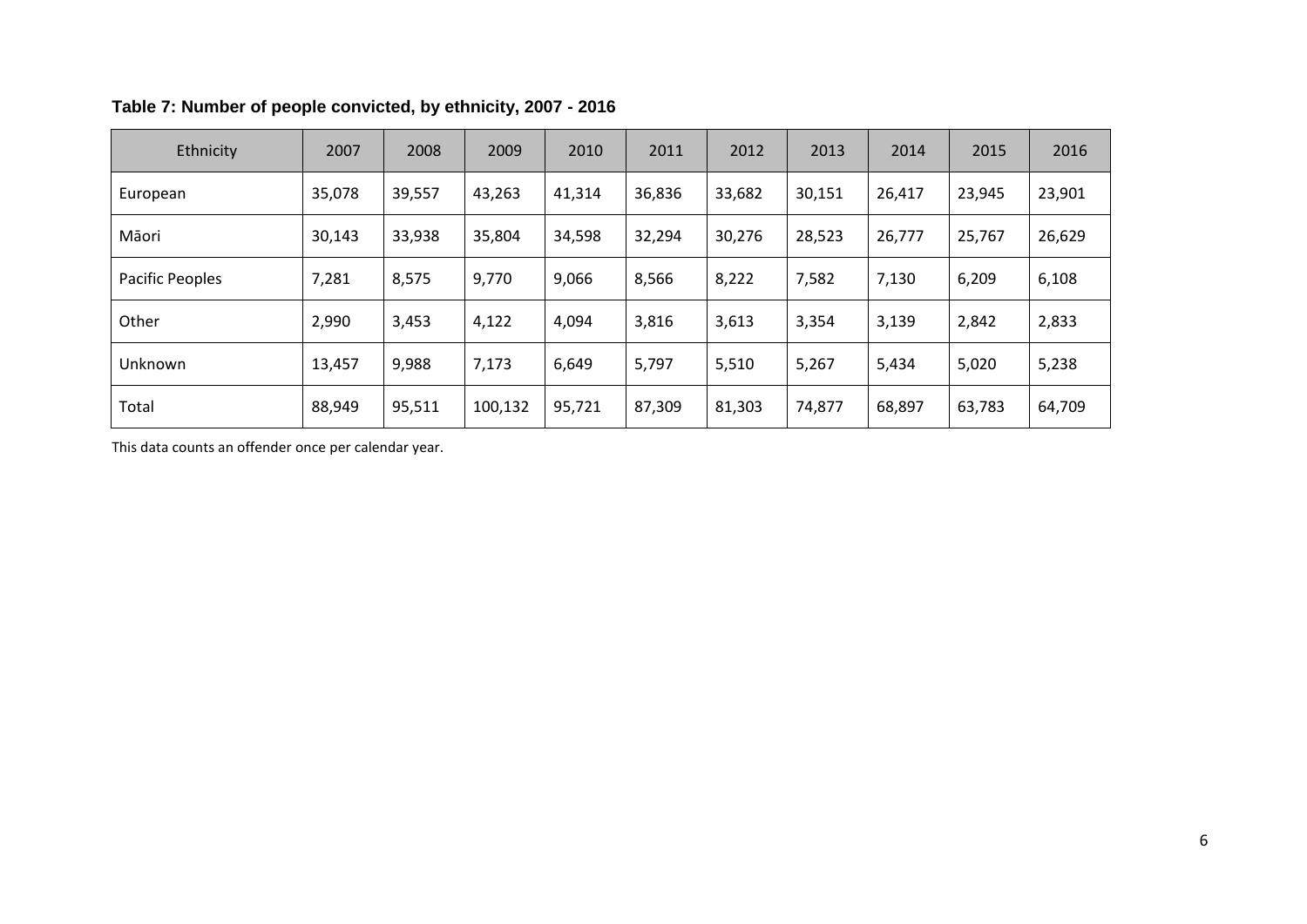<span id="page-6-0"></span>

|                            | 2006           | 2007           | 2008         | 2009           | 2010           | 2011                    | 2012           | 2013           | 2014           | 2015                    | 2016                    | 2017           |
|----------------------------|----------------|----------------|--------------|----------------|----------------|-------------------------|----------------|----------------|----------------|-------------------------|-------------------------|----------------|
| Female                     |                |                |              |                |                |                         |                |                |                |                         |                         |                |
| European                   | 129            | 146            | 136          | 160            | 175            | 171                     | 163            | 154            | 164            | 194                     | 203                     | 234            |
| Māori                      | 239            | 310            | 240          | 271            | 324            | 309                     | 308            | 305            | 311            | 300                     | 374                     | 415            |
| Pacific                    | 28             | 30             | 32           | 32             | 22             | 26                      | 25             | 21             | 26             | 30                      | 39                      | 41             |
| Other                      | 14             | 9              | 17           | 17             | 26             | 30                      | 23             | 16             | 25             | 29                      | 28                      | 37             |
| Not recorded               | 4              | $\overline{7}$ | 9            | $\overline{7}$ | 5              | 6                       | 8              | 5              | 4              | 8                       | 8                       | 14             |
| <b>Female Total</b>        | 414            | 502            | 434          | 487            | 552            | 542                     | 527            | 501            | 530            | 561                     | 652                     | 741            |
| <b>Male</b>                |                |                |              |                |                |                         |                |                |                |                         |                         |                |
| European                   | 2520           | 2650           | 2596         | 2697           | 2747           | 2661                    | 2663           | 2722           | 2636           | 2692                    | 2832                    | 3041           |
| Māori                      | 3544           | 3740           | 3642         | 3891           | 4117           | 4060                    | 4087           | 4042           | 4054           | 4141                    | 4512                    | 4758           |
| Pacific                    | 777            | 861            | 892          | 941            | 988            | 948                     | 986            | 988            | 991            | 997                     | 1034                    | 1097           |
| Other                      | 299            | 280            | 267          | 249            | 289            | 307                     | 304            | 294            | 321            | 358                     | 390                     | 427            |
| Not recorded               | 66             | 52             | 55           | 55             | 50             | 68                      | 44             | 45             | 37             | 66                      | 85                      | 189            |
| <b>Male Total</b>          | 7206           | 7583           | 7452         | 7833           | 8191           | 8044                    | 8084           | 8091           | 8039           | 8254                    | 8853                    | 9512           |
| <b>Indeterminate Sex</b>   |                |                |              |                |                |                         |                |                |                |                         |                         |                |
| European                   |                |                |              | $\mathbf{1}$   |                | $\mathbf{1}$            | $\mathbf{1}$   |                |                |                         |                         |                |
| Māori                      | 3              | 4              | $\mathbf{1}$ | 3              | $\overline{2}$ | $\mathbf{1}$            | $\overline{2}$ | $\overline{2}$ | $\overline{2}$ | 3                       | 3                       | 3              |
| Pacific                    | $\mathbf{1}$   |                |              | $\mathbf{1}$   |                | $\mathbf{1}$            | $\overline{2}$ | $\overline{2}$ |                | $1\,$                   | $\mathbf{1}$            | $\overline{2}$ |
| <b>Indeterminate Total</b> | $\overline{4}$ | 4              | $\mathbf{1}$ | 5              | $\overline{2}$ | $\overline{\mathbf{3}}$ | 5              | $\overline{4}$ | $\overline{2}$ | $\overline{\mathbf{4}}$ | $\overline{\mathbf{4}}$ | 5              |
| <b>Total</b>               |                |                |              |                |                |                         |                |                |                |                         |                         |                |
| European                   | 2652           | 2800           | 2733         | 2860           | 2924           | 2833                    | 2828           | 2878           | 2802           | 2889                    | 3038                    | 3278           |
| Māori                      | 3786           | 4054           | 3883         | 4165           | 4443           | 4370                    | 4397           | 4349           | 4367           | 4444                    | 4889                    | 5176           |
| Pacific                    | 806            | 891            | 924          | 974            | 1010           | 975                     | 1013           | 1011           | 1017           | 1028                    | 1074                    | 1140           |
| Other                      | 313            | 289            | 284          | 266            | 315            | 337                     | 327            | 310            | 346            | 387                     | 418                     | 464            |
| Not recorded               | 70             | 59             | 64           | 62             | 55             | 74                      | 52             | 50             | 41             | 74                      | 93                      | 203            |
| <b>Grand Total</b>         | 7624           | 8089           | 7887         | 8325           | 8745           | 8589                    | 8616           | 8596           | 8571           | 8819                    | 9509                    | 10258          |

**Table 8: Prisoner snapshot (Remand and sentenced) by ethnicity and sex as at June 30 each year. (T2 APPENDIX)**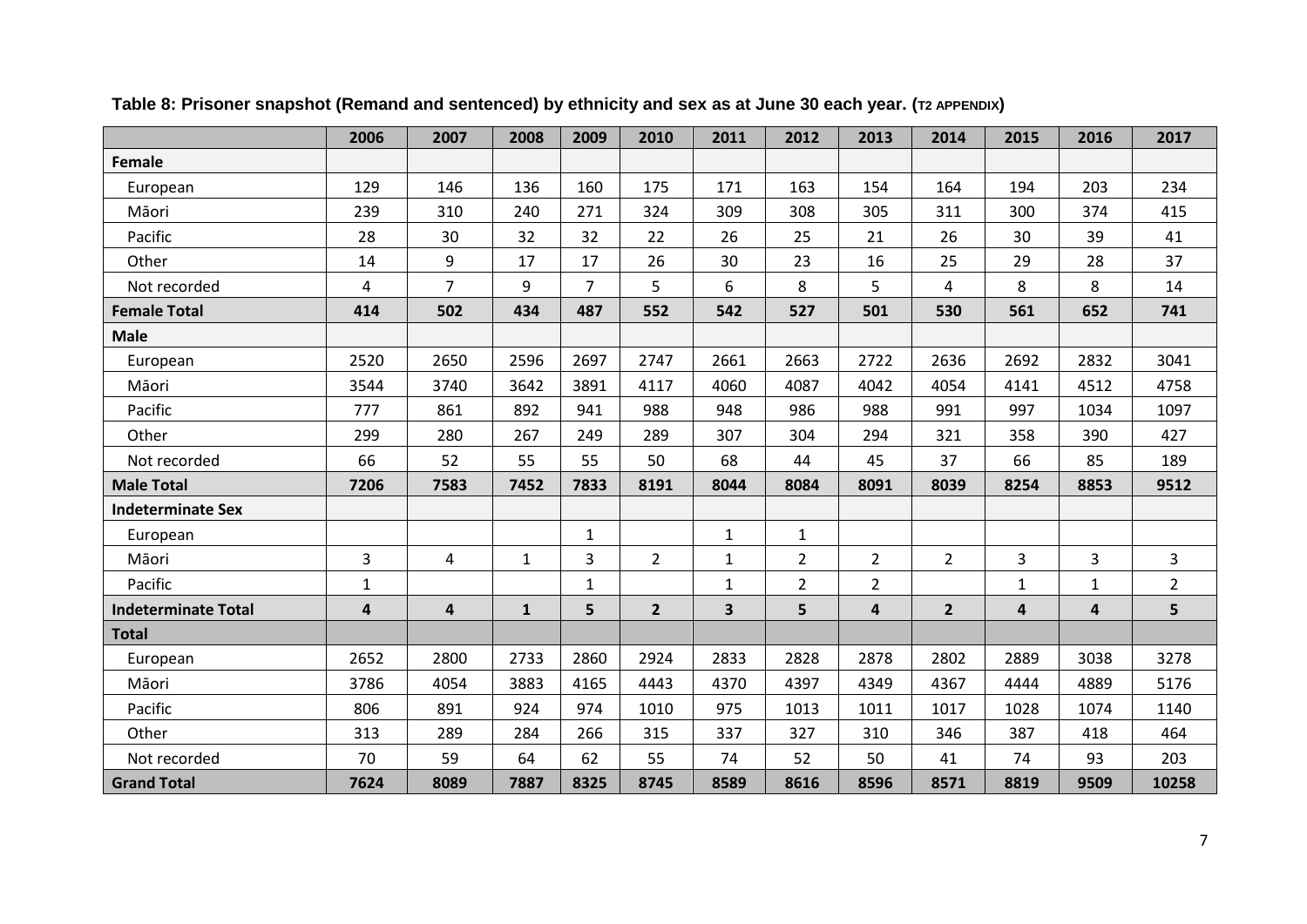#### **Table 9: Recidivism Index – 12 months follow-up (percentages) for 2015/16 (T3 APPENDIX)**

|                    | <b>Released from prison</b> |                     | <b>Beginning community sentence</b> |                     |  |
|--------------------|-----------------------------|---------------------|-------------------------------------|---------------------|--|
|                    | <b>Re-imprisoned</b>        | <b>Re-convicted</b> | Imprisoned                          | <b>Re-convicted</b> |  |
| European           | 26.4                        | 40.0                | 4.8                                 | 26.9                |  |
| Māori              | 33.0                        | 48.7                | 7.8                                 | 34.4                |  |
| Pacific Peoples    | 24.2                        | 37.1                | 4.9                                 | 26.6                |  |
| Other (inc. Asian) | 18.1                        | 24.8                | 3.4                                 | 20.9                |  |

#### **Table 10: Recidivism Index – 24 months follow-up (percentages) for 2015/16 (T4 APPENDIX)**

<span id="page-7-0"></span>

|                    | <b>Released from prison</b> |                     | <b>Beginning community sentence</b> |                     |  |
|--------------------|-----------------------------|---------------------|-------------------------------------|---------------------|--|
|                    | Re-imprisoned               | <b>Re-convicted</b> | Imprisoned                          | <b>Re-convicted</b> |  |
| European           | 33.9                        | 51.4                | 6.6                                 | 37.8                |  |
| Māori              | 44.8                        | 65.5                | 10.1                                | 47.2                |  |
| Pacific Peoples    | 34.2                        | 52.9                | 6.8                                 | 38.3                |  |
| Other (inc. Asian) | 19.8                        | 36.7                | 5.4                                 | 31.8                |  |

<span id="page-7-1"></span>The Recidivism Index quantifies the rate of re-offending of a specified group of offenders over defined follow-up periods after release from a custodial sentence or commencement of a community-based sentence. The RI analysis gives re-conviction rates over 12 and 24 months for those released from prison, or commencing communitybased sentences. RIs are reported for all offenders in each of the above categories, as well as for sub-groups within categories.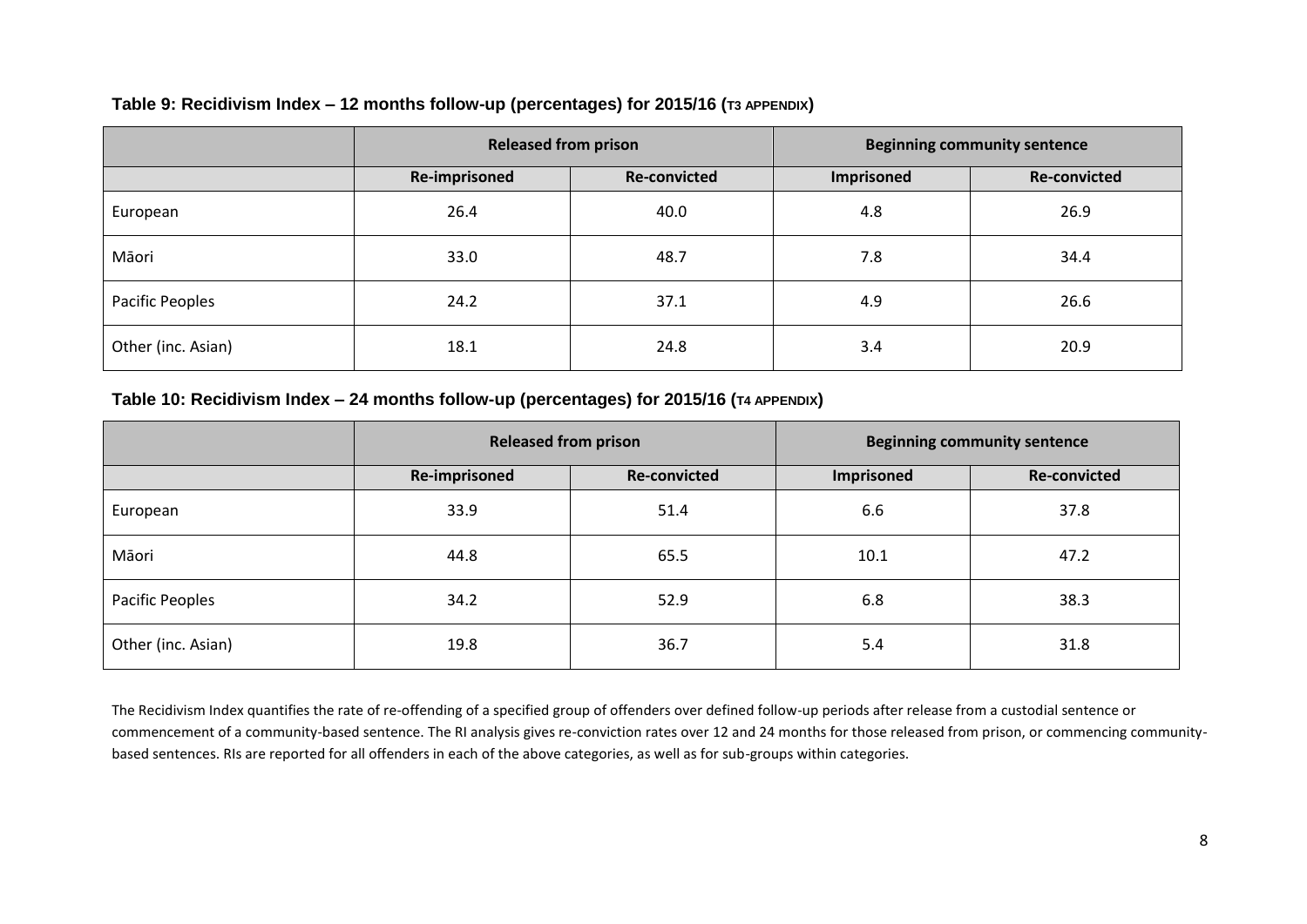#### <span id="page-8-0"></span>**Table 11: Ethnicity of individuals who started at least one programme in prison (%) (July 2016 –June 2017) (T5 APPENDIX)**

| <b>Ethnicity</b> |       |
|------------------|-------|
| European         | 31.6% |
| Māori            | 56.1% |
| Pacific          | 8.8%  |
| Other            | 2.3%  |
| Not Recorded     | 1.2%  |

<span id="page-8-1"></span>**Table 12: Ethnicity of individuals who completed at least one programme in prison (%) (July 2016 –June 2017) (T5 APPENDIX)**

| <b>Ethnicity</b> |       |
|------------------|-------|
| European         | 32.6% |
| Māori            | 56.1% |
| Pacific          | 8.4%  |
| Other            | 2.0%  |
| Not Recorded     | 0.9%  |

<span id="page-8-2"></span>

|       | Table 13: Proportion of offenders in an At Risk Unit by ethnicity on 30 June (2008- |  |  |
|-------|-------------------------------------------------------------------------------------|--|--|
| 2017) |                                                                                     |  |  |

| <b>Ethnicity</b> | 2008 | 2009 | 2010 | 2011 | 2012 | 2013 | 2014 | 2015 | 2016 | 2017 |
|------------------|------|------|------|------|------|------|------|------|------|------|
| European         | 36%  | 50%  | 36%  | 44%  | 30%  | 36%  | 41%  | 24%  | 38%  | 34%  |
| Māori            | 51%  | 40%  | 53%  | 46%  | 54%  | 48%  | 53%  | 62%  | 54%  | 51%  |
| Pacific          | 9%   | 8%   | 7%   | 7%   | 10%  | 10%  | 3%   | 8%   | 7%   | 10%  |
| Other            | 3%   | 2%   | 4%   | 3%   | 6%   | 6%   | 4%   | 7%   | 1%   | 5%   |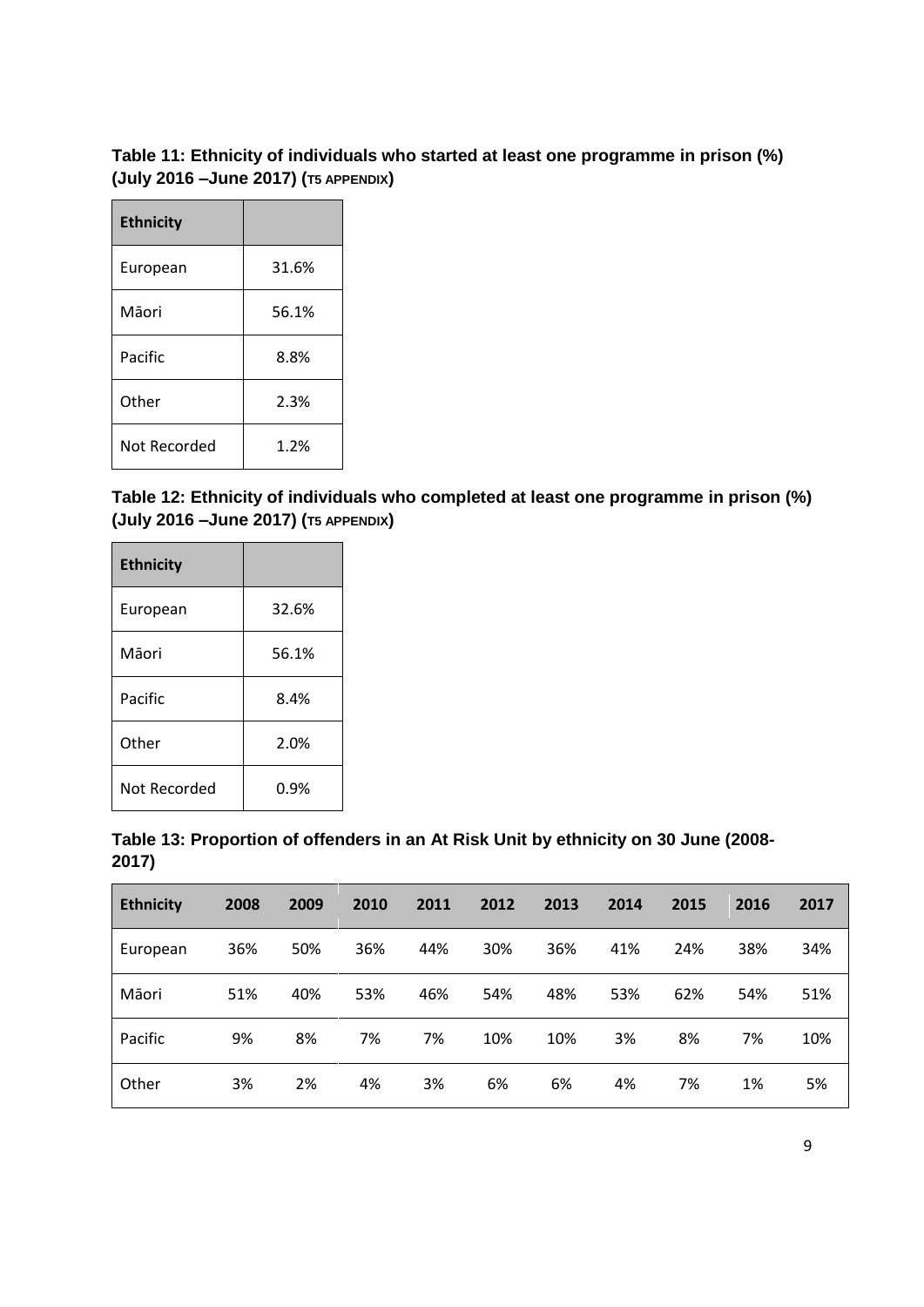# **THEME THIRTEEN: NUMBER OF MĀORI AND PASIFIKA CHILDREN IN STATE CARE**

## **Table 14: Children in care by ethnicity 2012 – 2017 (T12 APPENDIX)**

Г

<span id="page-9-1"></span><span id="page-9-0"></span>

| Children and young people in the custody of the Chief Executive, by primary ethnic group - National - as at end of last five financial years |       |                  |       |                  |       |                  |       |                  |                |                  |
|----------------------------------------------------------------------------------------------------------------------------------------------|-------|------------------|-------|------------------|-------|------------------|-------|------------------|----------------|------------------|
|                                                                                                                                              |       | <b>June 2012</b> |       | <b>June 2013</b> |       | <b>June 2014</b> |       | <b>June 2015</b> |                | <b>June 2016</b> |
| <b>Primary Ethnic Group</b>                                                                                                                  | #     | %                | #     | %                | #     | $\%$             | #     | $\%$             | $\pmb{\sharp}$ | %                |
| Māori                                                                                                                                        | 2,607 | 52               | 2,711 | 55               | 2,882 | 56               | 2,969 | 59               | 3,208          | 60               |
| New Zealand<br>European/Pākehā                                                                                                               | 1,830 | 37               | 1,650 | 33               | 1,610 | 31               | 1,446 | 29               | 1,478          | 28               |
| Pacific peoples                                                                                                                              | 385   | 8                | 400   | 8                | 457   | 9                | 422   | 8                | 407            | $8\phantom{1}$   |
| Asian                                                                                                                                        | 55    | $\mathbf{1}$     | 69    | $\mathbf{1}$     | 77    | $\mathbf{1}$     | 60    | $\mathbf{1}$     | 79             | $\mathbf{1}$     |
| Other European                                                                                                                               | 44    | $\mathbf 1$      | 34    | $\mathbf{1}$     | 33    | $\mathbf{1}$     | 48    | $\mathbf{1}$     | 55             | $\mathbf{1}$     |
| Other / Multiple Ethnicity                                                                                                                   | 58    | $\mathbf 1$      | 96    | $\overline{2}$   | 129   | $\overline{2}$   | 81    | $\overline{2}$   | 85             | $\overline{2}$   |
| <b>Children and young</b><br>people                                                                                                          | 4,979 |                  | 4,960 |                  | 5,188 |                  | 5,026 |                  | 5,312          |                  |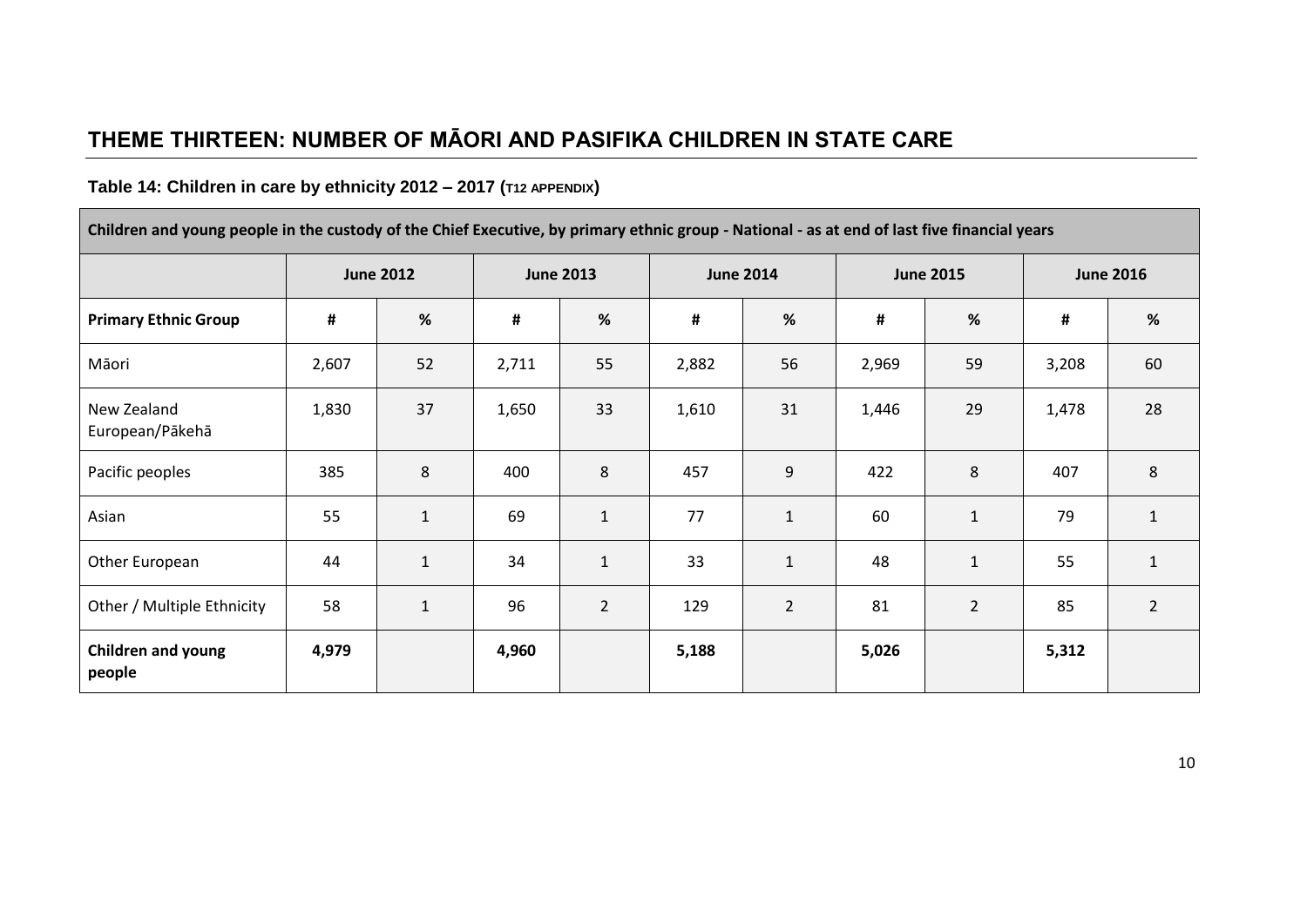| <b>Ethnic Group</b>             | <b>June 2011</b> | <b>June 2012</b> | <b>June 2013</b> | <b>June 2014</b> | <b>June 2015</b> | <b>June 2016</b> |
|---------------------------------|------------------|------------------|------------------|------------------|------------------|------------------|
| Māori                           | 1,901            | 2,029            | 2,113            | 2,310            | 2,467            | 2,632            |
| New Zealand Pakeha              | 1,587            | 1,489            | 1,324            | 1,322            | 1,243            | 1,270            |
| Pacific People                  | 277              | 274              | 281              | 332              | 321              | 327              |
| Asian                           | 41               | 37               | 43               | 48               | 34               | 56               |
| Other European                  | 24               | 31               | 27               | 33               | 37               | 42               |
| Other / Multiple Ethnicities    | 55               | 24               | 56               | 84               | 61               | 67               |
| Total children and young people | 3,885            | 3,884            | 3,844            | 4,129            | 4,163            | 4,394            |

#### **Table 15: Children and young people in out of home placements, by primary ethnic group (T11 APPENDIX)**

<span id="page-10-0"></span>**Notes:** Out of home placements exclude placement types - 'Independent Living', 'Remain Home' and 'Return Home'.

The placement type 'Child and Family Support Services' is approved under s396 CYPF Act, and provided by Non-Government Organisations (NGOs).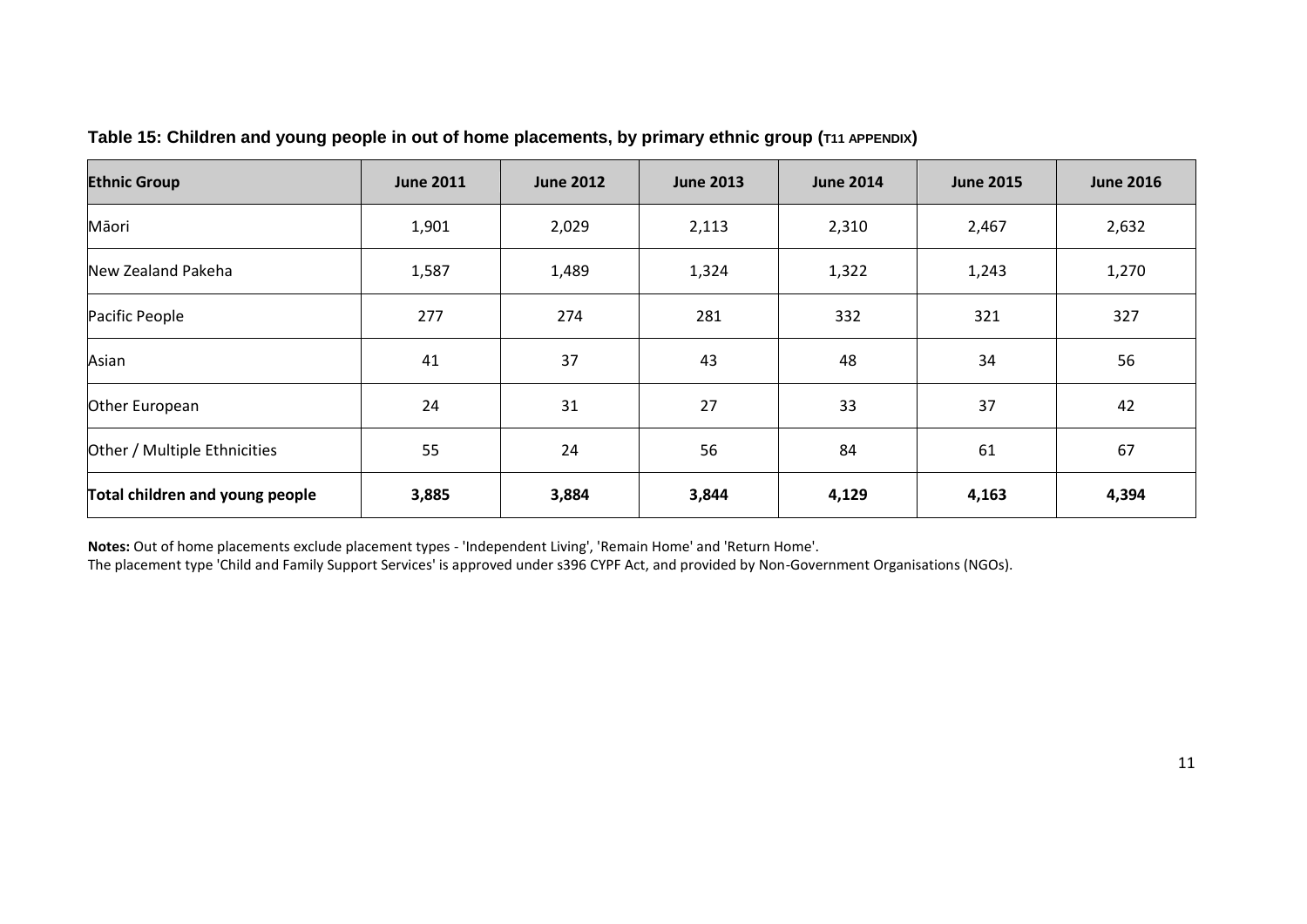|  |  | Table 16: Admissions to Youth Justice residences, by primary ethnic group (T13 APPENDIX) |  |  |
|--|--|------------------------------------------------------------------------------------------|--|--|
|--|--|------------------------------------------------------------------------------------------|--|--|

| <b>Ethnic Group</b>             | <b>June 2011</b> | <b>June 2012</b> | <b>June 2013</b> | <b>June 2014</b> | <b>June 2015</b> | <b>June 2016</b> |
|---------------------------------|------------------|------------------|------------------|------------------|------------------|------------------|
| Māori                           | 436              | 516              | 550              | 625              | 696              | 647              |
| New Zealand Pakeha              | 174              | 181              | 176              | 198              | 186              | 146              |
| Pacific People                  | 79               | 90               | 101              | 117              | 109              | 95               |
| Asian                           | 17               | S                | 7                | S                | $\mathsf{S}$     | $\mathbf 0$      |
| Other European                  | 0                | $\sf S$          | 8                | S                | S                | 7                |
| Other / Multiple Ethnicities    | 10               | 11               | 9                | 12               | 13               | 15               |
| Total children and young people | 716              | 806              | 851              | 960              | 1,010            | 910              |

<span id="page-11-0"></span>**Notes**: Young people aged between 14 and 17 who have offended and been remanded, sentenced to imprisonment or ordered by the Court to go into a residence are placed in one of our youth justice residences.

The data shows the total numbers of admissions to these residences. A young person may have more than one admission to these residences recorded during the same time period (eg if they transferred between residences).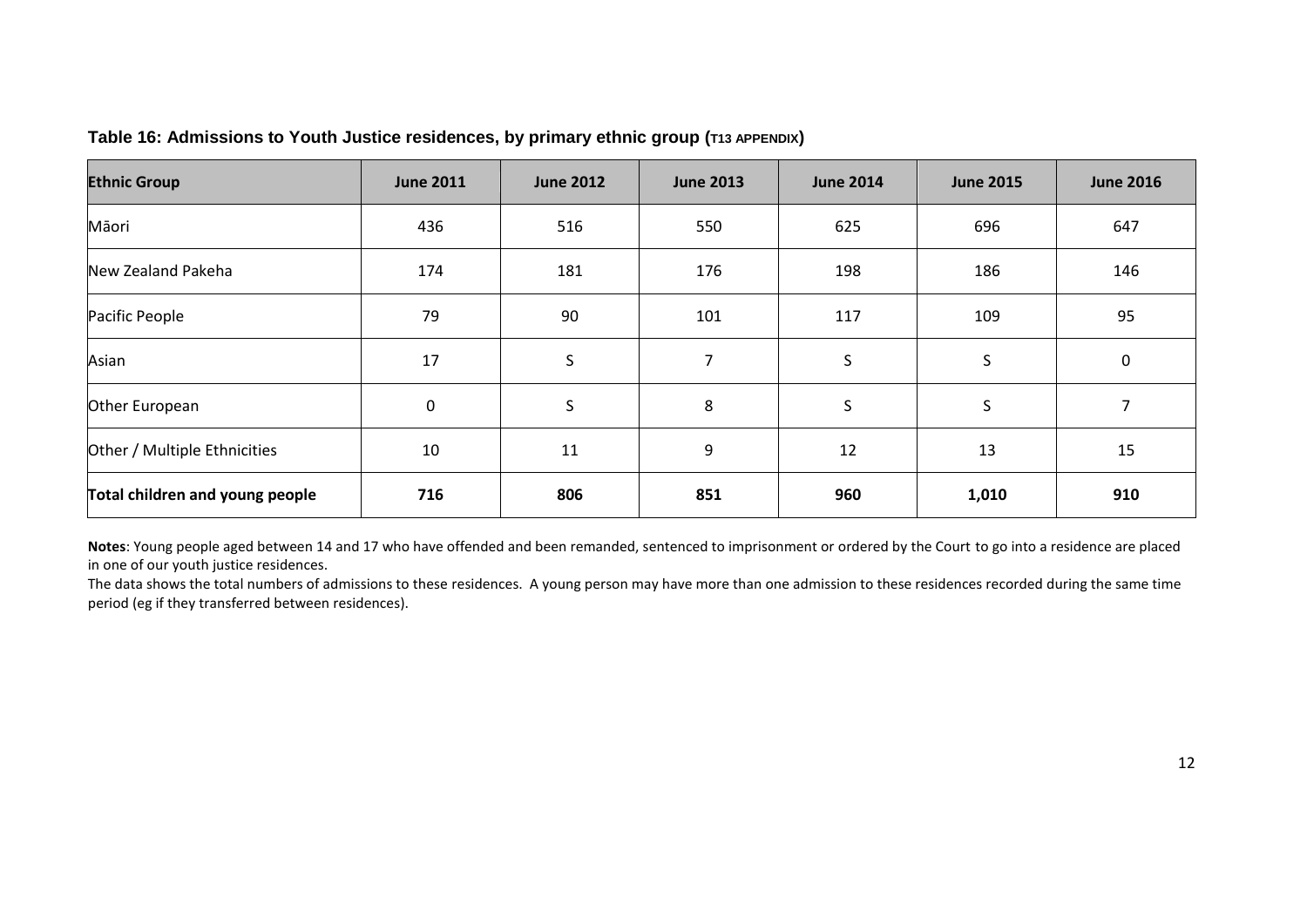| <b>Ethnic Group</b>             | <b>June 2011</b> | <b>June 2012</b> | <b>June 2013</b> | <b>June 2014</b> | <b>June 2015</b> | <b>June 2016</b> |
|---------------------------------|------------------|------------------|------------------|------------------|------------------|------------------|
| Māori                           | 62               | 73               | 78               | 92               | 83               | 83               |
| New Zealand Pakeha              | 59               | 60               | 60               | 39               | 42               | 32               |
| Pacific People                  | S                | S                | 8                | S                | 6                | 10               |
| Asian                           | 0                | $\mathbf 0$      | 0                | S                | S.               | 0                |
| Other European                  | S                | S                | S                | S                | 0                |                  |
| Other / Multiple Ethnicities    | S                | S                | S                | S                | S.               | ◝                |
| Total children and young people | 132              | 141              | 149              | 141              | 134              | 129              |

#### **Table 17: Admissions to care and protection residences, by primary ethnic group (T14 APPENDIX)**

<span id="page-12-0"></span>**Notes:** Care and protection residential placements are used when the behaviour of a child or young person is putting themselves or others at risk, or when there is no suitable community placement available to take care of the child or young person's complex needs. The data shows the total number of admissions to these residences.

A child or young person may have more than one admission to these residences during the same time period (eg if they transferred between residences). In certain circumstances low numbers may potentially lead to individuals being identified. Due to these privacy concerns, numbers for some tables have been suppressed or aggregated. Secondary suppression rules have also been applied when required. Suppressed numbers have been replaced by an 'S'.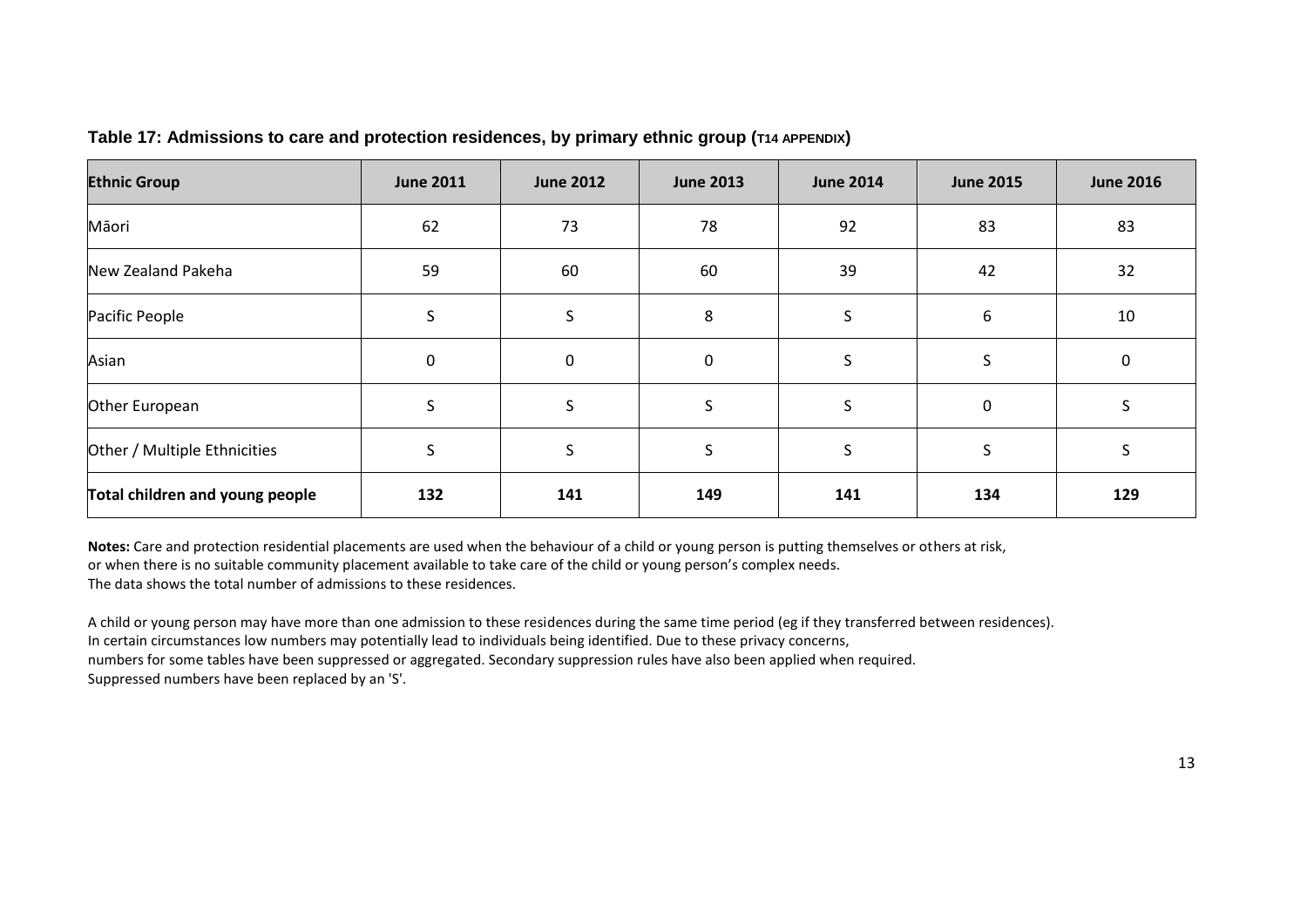## <span id="page-13-0"></span>**THEME 14: PARTICIPATION DATA –MĀORI LANGUAGE IN ENGLISH MEDIUM, MĀORI MEDIUM EDUCATION, TERTIARY-LEVEL TE REO MĀORI COURSES**

#### <span id="page-13-1"></span>**Table 18: Number of Students in Māori Language in English Medium by Māori Language Immersion Level (2011-2016)**

| Māori<br><b>Immersion</b><br>Language<br>Level | 2011    | 2012    | 2013    | 2014    | 2015    | 2016    |
|------------------------------------------------|---------|---------|---------|---------|---------|---------|
| Level 3: 31-50%                                | 4,807   | 4,936   | 4,843   | 4,884   | 5,819   | 6,885   |
| Level $4(a)$ : up to $30\%$                    | 5,640   | 5,357   | 5,718   | 5,723   | 5,950   | 6,229   |
| Level 4(b): At least 3 hours                   | 20,131  | 21,245  | 21,141  | 22,249  | 21,208  | 20,236  |
| Level 5: Less than 3 Hours                     | 103,777 | 109,405 | 109,352 | 114,667 | 121,745 | 128,031 |
| <b>Total</b>                                   | 134,355 | 140,943 | 141,054 | 147,523 | 154,722 | 161,381 |

#### <span id="page-13-2"></span>**Table 19 Number of Students in Māori medium by Māori Language Immersion Level (2011-2016)**

| Māori<br><b>Immersion</b><br>Language<br>Level | 2011   | 2012   | 2013   | 2014   | 2015   | 2016   |
|------------------------------------------------|--------|--------|--------|--------|--------|--------|
| Level 1: 81-100%                               | 11,818 | 11,816 | 12,028 | 12,704 | 12,958 | 13,473 |
| Level 2: 51-80%                                | 4,729  | 4,976  | 5,315  | 5,009  | 4,884  | 4,971  |
| <b>Total</b>                                   | 16,547 | 16,792 | 17,343 | 17,713 | 17,842 | 18,444 |

#### <span id="page-13-3"></span>**Table 20: Number of domestic enrolments in te reo Māori tertiary-level courses (all levels)**

|              | 2008   | 2009   | 2010   | 2011   | 2012   | 2013   | 2014   | 2015   |
|--------------|--------|--------|--------|--------|--------|--------|--------|--------|
| Te Reo Māori | 15,665 | 16,285 | 14,830 | 14,015 | 13,845 | 14,650 | 14,760 | 13,875 |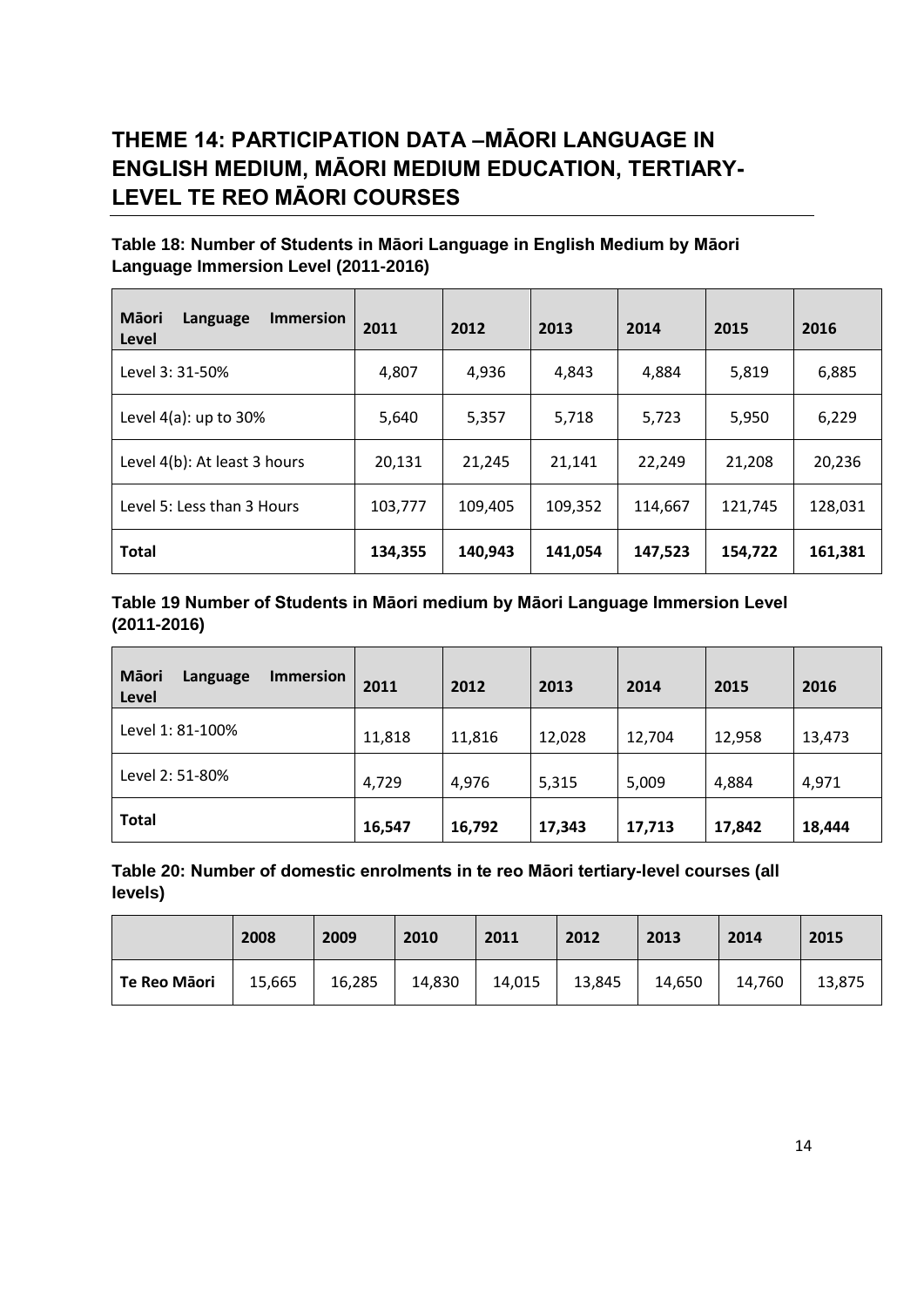# <span id="page-14-0"></span>**THEME 18: DISAGGREGATED STATISTICS ON VIOLENCE AGAINST MĀORI AND PASIFIKA WOMEN.**

### <span id="page-14-1"></span>**Table 21: Victimisation of women by offence type and selected ethnic groups, 2005, 2008 and 2013**

|                                      |                      | 2013              |                                  |                      | 2008                      |                                  |                      | 2005    |                                  |
|--------------------------------------|----------------------|-------------------|----------------------------------|----------------------|---------------------------|----------------------------------|----------------------|---------|----------------------------------|
|                                      | <b>NZ</b><br>average | Māori             | <b>Pacific</b><br><b>Peoples</b> | <b>NZ</b><br>average | Māori                     | <b>Pacific</b><br><b>Peoples</b> | <b>NZ</b><br>average | Māori   | <b>Pacific</b><br><b>Peoples</b> |
|                                      |                      |                   |                                  |                      | % victimised once or more |                                  |                      |         |                                  |
| Violent<br>interpersonal<br>offences | 10.5‡                | $21.5^{\text{+}}$ | 12.2                             | 14.8                 | $31.4*$                   | $22.4*$                          | 16.3                 | $33.1*$ | 15.4                             |
| Thefts and<br>damage offences<br>(a) | 6.4 <sup>‡</sup>     | $9.3*$            | $11.0*$                          | 12.4                 | $19.6*$                   | 9.3                              | 13.2                 | $18.3*$ | 18.9                             |
| <b>All Offences</b>                  | 24.0‡                | $35.8+*$          | $37.0*$ #                        | 36.3                 | $54.1*$                   | 42.2                             | 38.5                 | $51.7*$ | 46.8                             |

**Source**: New Zealand Crime and Safety Survey

**Notes:** (a) Damage offences include incidents when the victim did not have contact with the offender, or if the victim was given information on who the offender was and did not know them well.

<span id="page-14-2"></span>

| Table 22: Lifetime experience of sexual violence by ethnicity and sex of victim, 2014 |  |  |  |
|---------------------------------------------------------------------------------------|--|--|--|
|---------------------------------------------------------------------------------------|--|--|--|

|                            | <b>All adults</b> | <b>Male</b> | Female     |
|----------------------------|-------------------|-------------|------------|
| <b>New Zealand average</b> | 15.0              | 5.6         | $23.8\phi$ |
| <b>Ethnicity</b>           |                   | %           |            |
| European                   | $16.0*$           | 5.7         | $25.6*$ ø  |
| Māori                      | $18.2*$           | 6.1         | $28.9*$ ø  |
| Pacific Peoples            | 10.5              | 8.1         | $13.0*$    |
| Asian                      | $8.8*$            | 3.4         | $14.6*$ ø  |
| <b>Other Ethnicity</b>     | 12.4              | 5.9         | 21.8#      |

**Source:** New Zealand Crime and Safety Survey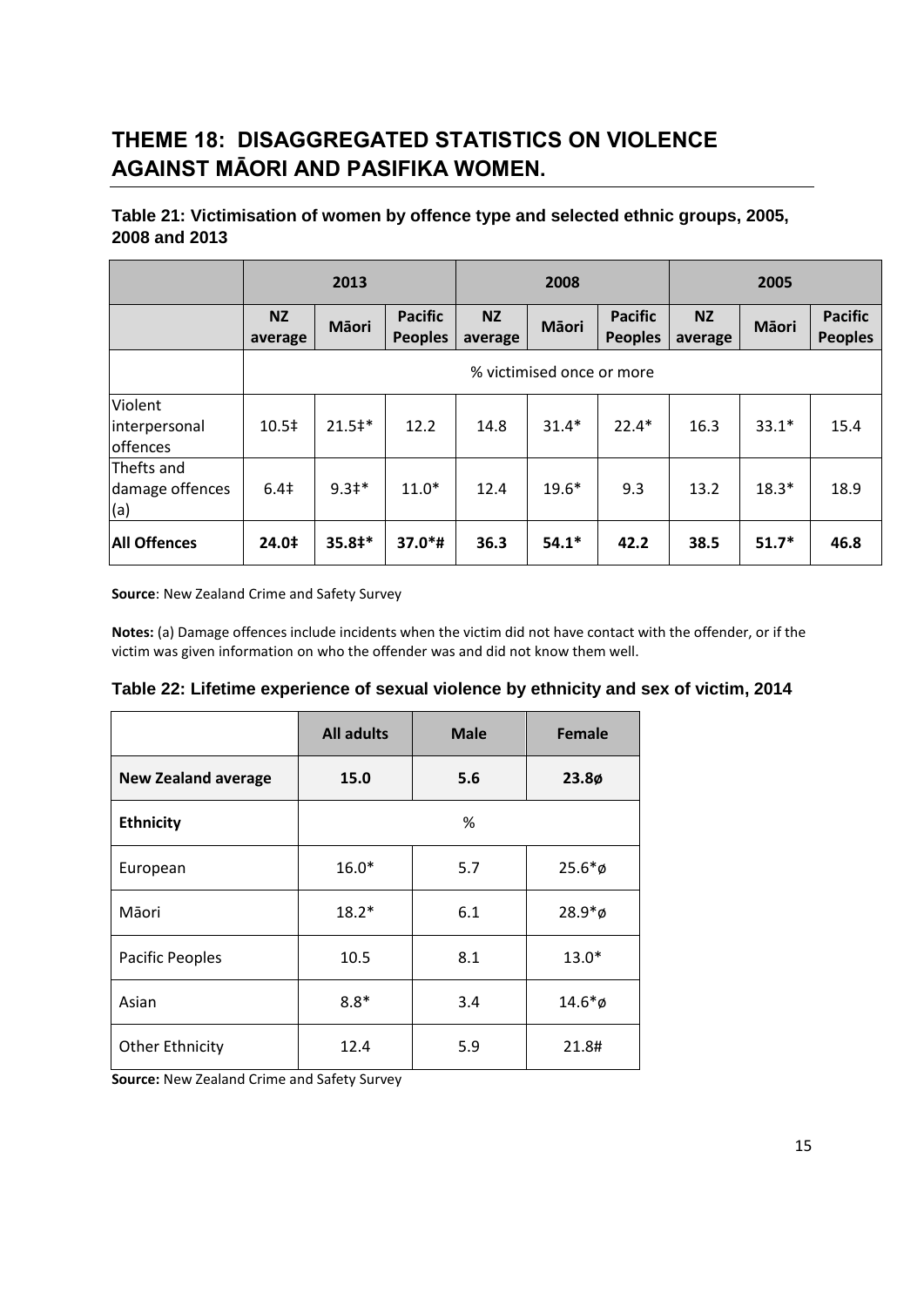|                            | <b>All adults</b> | <b>Male</b> | <b>Female</b> |
|----------------------------|-------------------|-------------|---------------|
| <b>New Zealand average</b> | 20.3              | 13.8        | $26.1\phi$    |
|                            |                   | %           |               |
| <b>Ethnicity</b>           |                   |             |               |
| European                   | $21.4*$           | $15.1*$     | $27.1*$ ø     |
| Māori                      | $30.4*$           | $20.6*$     | $38.7*$ ø     |
| Pacific Peoples            | 15.1              | 13.0        | 17.1          |
| Asian                      | $9.0*$            | $3.2*$      | $15.3*$ ø     |
| <b>Other Ethnicity</b>     | 10.9              | 9.6#        | 12.5#         |

<span id="page-15-0"></span>**Table 23: Lifetime experience of partner violence by ethnicity and sex of victim, 2014**

<span id="page-15-1"></span>**Source:** New Zealand Crime and Safety Survey

**Table 24: Factors associated with victimisation for women by relationship to offender, 2013**

|                    | Violent interpersonal offences by |                                    |                                        |                   |                                   |                  |              |
|--------------------|-----------------------------------|------------------------------------|----------------------------------------|-------------------|-----------------------------------|------------------|--------------|
| % of<br>women      | <b>Family</b>                     | <b>Intimate</b><br>partners<br>(b) | Family<br>excl<br>intimate<br>partners | <b>Not family</b> | People<br>known<br>excl<br>family | <b>Strangers</b> | <b>Total</b> |
| Female<br>average  | 6.9                               | 5.7                                | 3.1                                    | 6.5               | 4.8                               | 2.7              | 10.5         |
| <b>Ethnicity</b>   |                                   |                                    |                                        |                   |                                   |                  |              |
| European           | $5.6*$                            | $4.6*$                             | $2.4*$                                 | $5.8*$            | $4.0*$                            | 2.6              | $9.1*$       |
| Māori              | $15.5*$                           | $13.4*$                            | $8.7*$                                 | $14.0*$           | $10.9*$                           | $5.8*$           | $21.5*$      |
| Pacific<br>Peoples | 7.5                               | 5.0                                | 4.6                                    | 9.3               | 7.0                               | 3.7              | 12.2         |
| Asian              | 8.2                               | 8.7                                | 2.4                                    | 4.6               | 4.2                               | 1.5              | 11.0         |
| Other<br>Ethnicity | 3.3                               |                                    |                                        | 5.0               |                                   |                  | 6.8          |

**Source:** New Zealand Crime and Safety Survey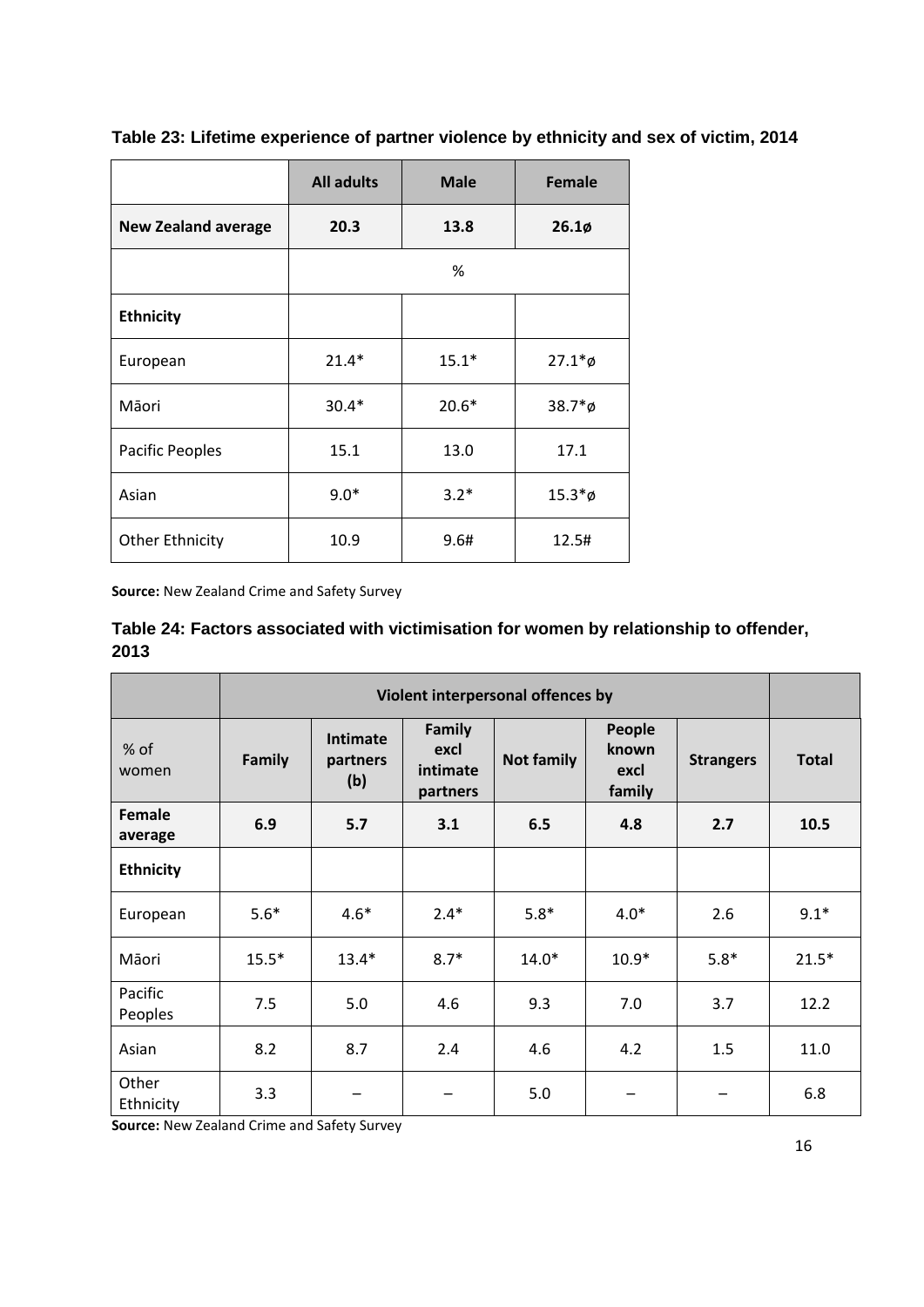<span id="page-16-0"></span>**Table 25 Victimisation of women for violent interpersonal offences, by relationship to offender and selected ethnic groups, 2005, 2008 and 2013**

|                                                 |                      | 2013                      |                                  |                      | 2008         |                                  |                      | 2005         |                                  |
|-------------------------------------------------|----------------------|---------------------------|----------------------------------|----------------------|--------------|----------------------------------|----------------------|--------------|----------------------------------|
| Violent interpersonal<br>offences by            | <b>NZ</b><br>average | <b>Mäori</b>              | <b>Pacific</b><br><b>Peoples</b> | <b>NZ</b><br>average | <b>Mäori</b> | <b>Pacific</b><br><b>Peoples</b> | <b>NZ</b><br>average | <b>Mäori</b> | <b>Pacific</b><br><b>Peoples</b> |
|                                                 |                      | % victimised once or more |                                  |                      |              |                                  |                      |              |                                  |
| Family                                          | 6.9 <sup>‡</sup>     | $15.5^*$                  | 7.5                              | 9.3                  | $23.2*$      | $16.3*$                          | 10.2                 | $24.0*$      | 10.7                             |
| Intimate partner (a)                            | 5.7 <sup>‡</sup>     | $13.4^*$                  | $5.0^{\circ}$                    | 8.0                  | $21.5*$      | $15.2*$                          | 8.6                  | $19.1*$      | 7.7                              |
| Family excl intimate<br>partners                | $3.1+$               | $8.7*$                    | 4.6                              | 3.9                  | $10.4*$      | 6.3                              | 4.9                  | $12.9*$      | 8.7                              |
| <b>Not Family</b>                               | 6.5 <sup>‡</sup>     | $14.0^{\text{+}}$         | 9.3                              | 9.6                  | $18.7*$      | 13.8                             | 10.9                 | $20.3*$      | 11.4                             |
| People known excl<br>family                     | 4.8‡                 | $10.9^{+*}$               | 7.0                              | 6.6                  | $13.8*$      | 9.8                              | 8.1                  | $16.6*$      | 7.4                              |
| <b>Strangers</b>                                | 2.7 <sup>†</sup>     | $5.8+*$                   | 3.7                              | 5.4                  | $10.2*$      | 7.8                              | 5.9                  | $11.0*$      | 7.5                              |
| <b>All violent</b><br>interpersonal<br>offences | 10.5‡                | $21.5*$                   | 12.2                             | 14.8                 | $31.4*$      | $22.4*$                          | 16.3                 | $33.1*$      | 15.4                             |

**Source:** New Zealand Crime and Safety Survey

**Note: (**a) For women who have ever had a partner rather than all women.

#### **Notes for all NZCASS data**

^, †, ‡ Statistically significant difference across time at the 95% confidence level. ^ from 2008 to 2013; † from 2005 to 2013; ‡ from both 2005 to 2013 and 2008 to 2013 (2005 to 2008 not shown).

<span id="page-16-1"></span>\* Statistically significant difference from the New Zealand average at the 95% confidence level.

#### **Table 26: Number of female primary victims (n=79)\* in IPV death events by ethnicity and deprivation (NZ Dep quintile), New Zealand, 2009–2015**

|                | Dep 1 | Dep <sub>2</sub> | Dep 3 | Dep 4 | Dep 5 |
|----------------|-------|------------------|-------|-------|-------|
| Māori          |       | 1                |       | 5     | 20    |
| Non Māori      | 5     | 6                | 13    | 13    | 16    |
| <b>Unknown</b> |       | 1                | 1     | 1     |       |

**Source: Family Violence Death Review Committee**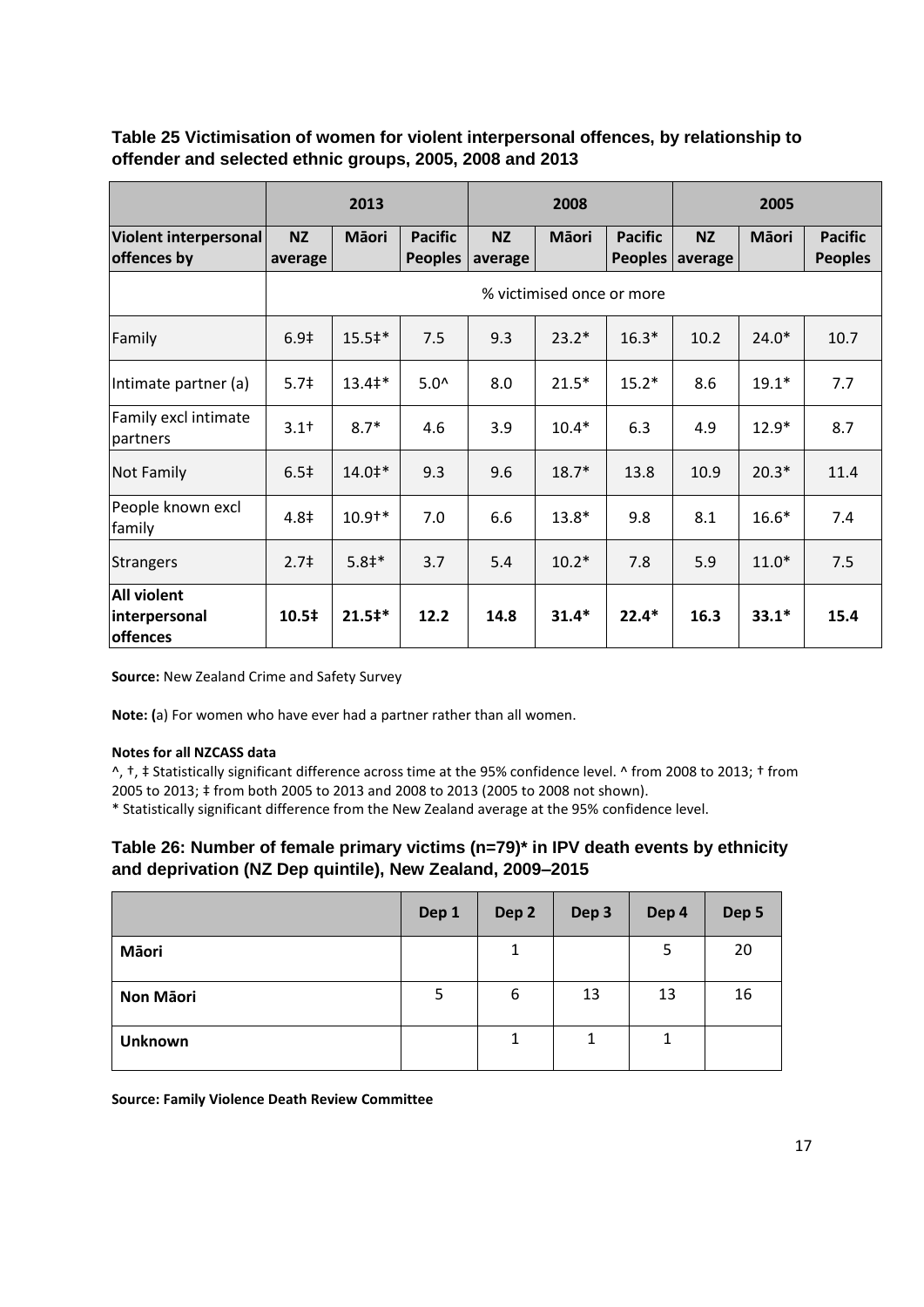<span id="page-17-0"></span>**Table 27: Number of Applicants/Other protected adults of Protection Order applications by sex, ethnicity, and age**

| <b>Description</b>                                                           |                     | 2010       | 2011       | 2012       | 2013       | 2014       | 2015       | 2016       |
|------------------------------------------------------------------------------|---------------------|------------|------------|------------|------------|------------|------------|------------|
| <b>TOTAL NUMBER OF</b><br><b>APPLICANTS/OTHER</b><br><b>PROTECTED ADULTS</b> |                     | 5,029      | 4,624      | 4,417      | 4,864      | 5,350      | 5,474      | 5,731      |
| Sex of                                                                       | Female              | 4,439      | 4,122      | 3,988      | 4,351      | 4,770      | 4,864      | 5,072      |
|                                                                              | % of total          | 88%        | 89%        | 90%        | 89%        | 89%        | 89%        | 89%        |
| applicants/<br><b>Other</b><br>protected                                     | Male<br>% of total  | 516<br>10% | 434<br>9%  | 372<br>8%  | 422<br>9%  | 495<br>9%  | 512<br>9%  | 550<br>10% |
| adults                                                                       | Unknown             | 74         | 68         | 57         | 91         | 85         | 98         | 109        |
|                                                                              | % of total          | 2%         | 1%         | 1%         | 2%         | 2%         | 2%         | 2%         |
|                                                                              | European            | 2,385      | 1,984      | 1,783      | 1,899      | 2,114      | 2,128      | 2,113      |
|                                                                              | % of total          | 47%        | 43%        | 40%        | 39%        | 40%        | 39%        | 37%        |
| <b>Ethnicity</b>                                                             | Māori               | 1,074      | 979        | 790        | 798        | 857        | 922        | 814        |
|                                                                              | % of total          | 21%        | 21%        | 18%        | 16%        | 16%        | 17%        | 14%        |
| of                                                                           | Pacific             | 231        | 201        | 168        | 186        | 197        | 193        | 192        |
| applicants/                                                                  | % of total          | 5%         | 4%         | 4%         | 4%         | 4%         | 4%         | 3%         |
| <b>Other</b>                                                                 | Asian               | 263        | 218        | 232        | 280        | 296        | 278        | 328        |
| protected                                                                    | % of total          | 5%         | 5%         | 5%         | 6%         | 6%         | 5%         | 6%         |
| adults                                                                       | Other               | 31         | 28         | 34         | 34         | 44         | 61         | 51         |
|                                                                              | % of total          | 1%         | 1%         | 1%         | 1%         | 1%         | 1%         | 1%         |
|                                                                              | Unknown             | 1,045      | 1,214      | 1,410      | 1,667      | 1,842      | 1,892      | 2,233      |
|                                                                              | % of total          | 21%        | 26%        | 32%        | 34%        | 34%        | 35%        | 39%        |
|                                                                              | 16-19               | 384        | 328        | 287        | 294        | 330        | 342        | 280        |
|                                                                              | % of total          | 8%         | 7%         | 6%         | 6%         | 6%         | 6%         | 5%         |
|                                                                              | $20 - 29$           | 1,554      | 1,507      | 1,453      | 1,642      | 1,807      | 1,848      | 1,860      |
|                                                                              | % of total          | 31%        | 33%        | 33%        | 34%        | 34%        | 34%        | 32%        |
| Age of                                                                       | 30-39               | 1,340      | 1,137      | 1,100      | 1,252      | 1,285      | 1,384      | 1,477      |
| applicants/                                                                  | % of total          | 27%        | 25%        | 25%        | 26%        | 24%        | 25%        | 26%        |
| <b>Other</b><br>protected<br>adults                                          | 40-49<br>% of total | 892<br>18% | 757<br>16% | 761<br>17% | 779<br>16% | 872<br>16% | 837<br>15% | 899<br>16% |
|                                                                              | $50+$               | 374        | 375        | 342        | 376        | 452        | 460        | 541        |
|                                                                              | % of total          | 7%         | 8%         | 8%         | 8%         | 8%         | 8%         | 9%         |
|                                                                              | Unknown             | 485        | 520        | 474        | 521        | 604        | 603        | 674        |
|                                                                              | % of total          | 10%        | 11%        | 11%        | 11%        | 11%        | 11%        | 12%        |

**Source:** NZFVC Violence against Women data summary June 2017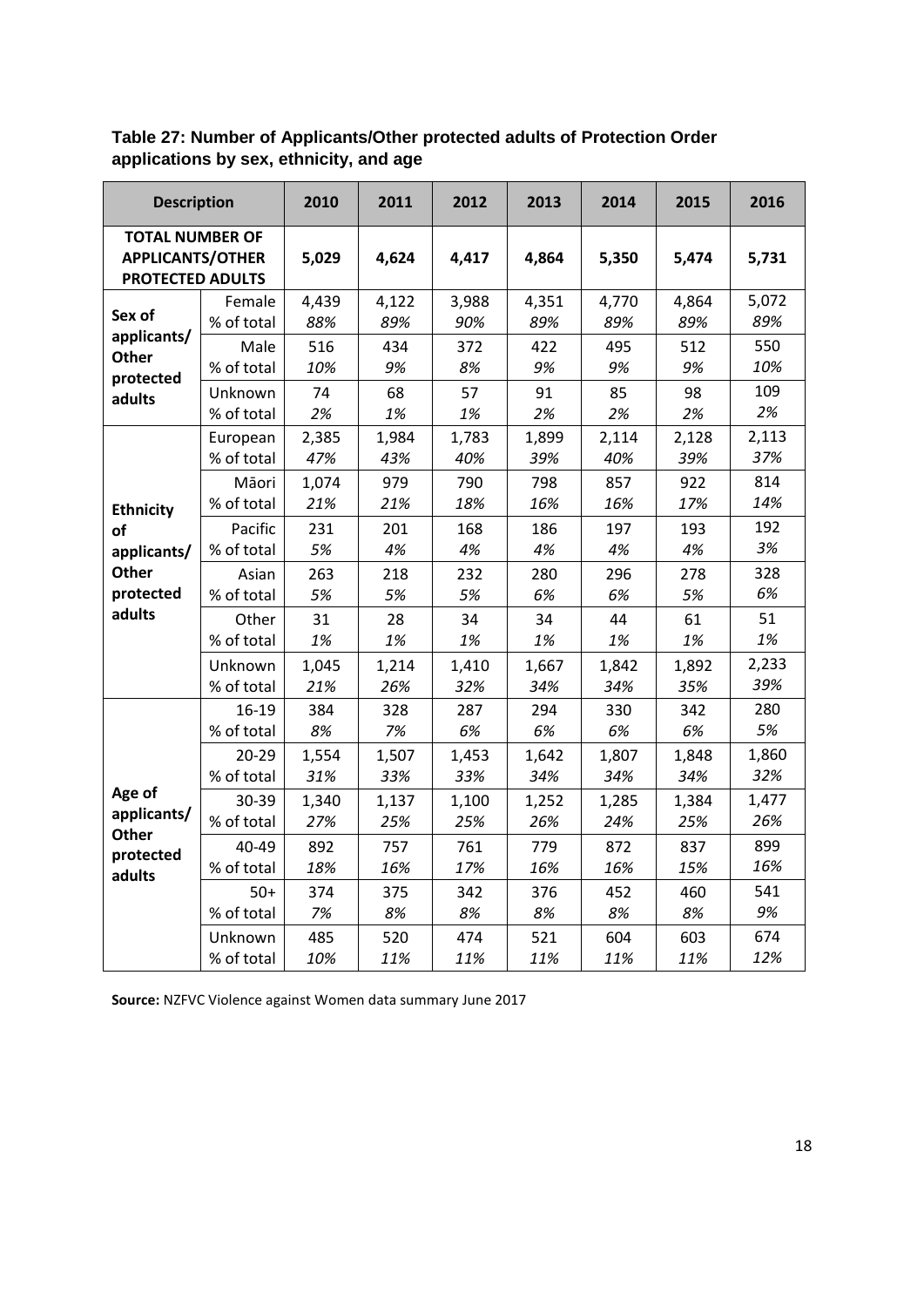| Table 28: Women and children using services: National Collective of Independent Women's |
|-----------------------------------------------------------------------------------------|
| <b>Refuges</b>                                                                          |

| <b>Description</b>                                 |           | 15/16 |
|----------------------------------------------------|-----------|-------|
|                                                    | Pākehā    | 41%   |
|                                                    | Māori     | 29%   |
| <b>Ethnicity of women</b><br>using refuge services | Pacific   | 4%    |
|                                                    | Asian     | 2%    |
|                                                    | Other     | 24%   |
|                                                    | Under 5   | 7%    |
| Ages of children using                             | $5-9$     | 25%   |
| refuge services                                    | $10 - 16$ | 33%   |
|                                                    | Over 16   | 35%   |
|                                                    | Under 20  | 21%   |
|                                                    | 21-30     | 30%   |
| Ages of women using<br>refuge services             | 31-40     | 26%   |
|                                                    | 41-50     | 15%   |
|                                                    | Over 50   | 8%    |

**Source:** NZFVC Violence against Women data summary June 2017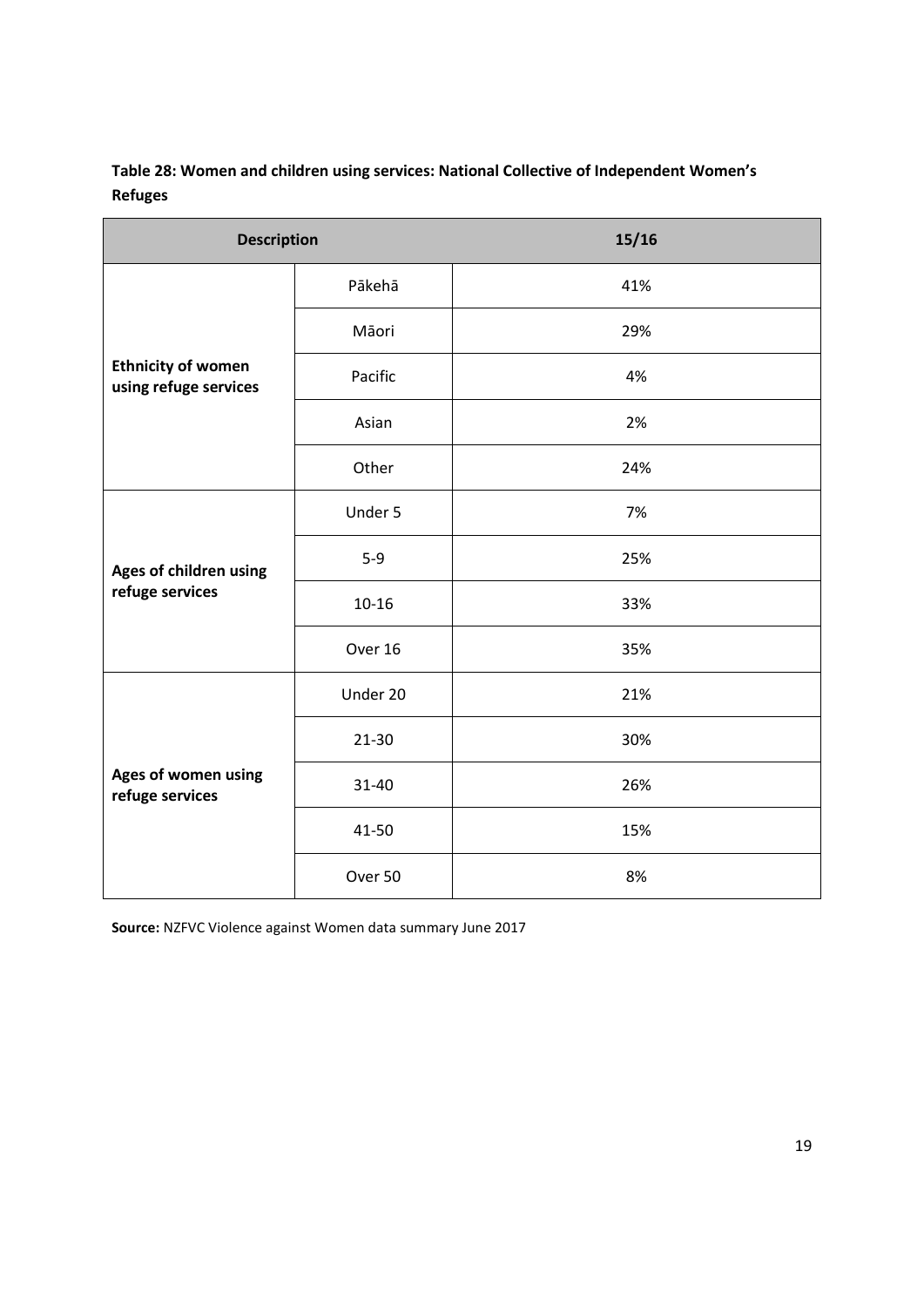## **THEME 20: LABOUR PARTICIPATION**

<span id="page-19-1"></span><span id="page-19-0"></span>

| Year                      | <b>Ethnic Group</b> | <b>EB</b> | <b>EMA</b> | JS related | <b>SLP related</b> | <b>SPS</b> | <b>Other</b><br>benefits | <b>TOTAL</b> |
|---------------------------|---------------------|-----------|------------|------------|--------------------|------------|--------------------------|--------------|
|                           | Māori               | 641       | 929        | 41,103     | 22,866             | 34,314     | 725                      | 100,578      |
|                           | NZ European         | 406       | 132        | 50,572     | 48,336             | 25,172     | 467                      | 125,085      |
| 2014                      | Other               | 589       | 328        | 17,777     | 13,483             | 6,267      | 229                      | 38,673       |
|                           | Pacific Island      | 195       | 258        | 9,128      | 5,954              | 7,231      | 160                      | 22,926       |
|                           | Unspecified         | 31        | 18         | 2,551      | 2,618              | 1,043      | 63                       | 6,324        |
| <b>Subtotal June 2014</b> |                     | 1,862     | 1,665      | 121,131    | 93,257             | 74,027     | 1,644                    | 293,586      |
|                           | Māori               | 553       | 589        | 41,299     | 23,448             | 32,518     | 677                      | 99,084       |
|                           | NZ European         | 361       | 73         | 48,481     | 48,347             | 22,828     | 454                      | 120,544      |
| 2015                      | Other               | 407       | 229        | 17,347     | 13,491             | 6,247      | 168                      | 37,889       |
|                           | Pacific Island      | 139       | 187        | 8,553      | 6,086              | 6,694      | 152                      | 21,811       |
|                           | Unspecified         | 27        | 11         | 2,392      | 2,587              | 953        | 51                       | 6,021        |
| <b>Subtotal June 2015</b> |                     | 1,487     | 1,089      | 118,072    | 93,959             | 69,240     | 1,502                    | 285,349      |
|                           | Māori               | 427       | 477        | 41,968     | 23,487             | 31,040     | 609                      | 98,008       |
|                           | NZ European         | 285       | 49         | 45,399     | 46,310             | 19,753     | 372                      | 112,168      |
| 2016                      | Other               | 347       | 221        | 18,059     | 14,471             | 6,538      | 181                      | 39,817       |
|                           | Pacific Island      | 148       | 167        | 8,825      | 6,385              | 7,020      | 126                      | 22,671       |
|                           | Unspecified         | 60        | 21         | 3,703      | 2,590              | 1,071      | 68                       | 7,513        |
| <b>Subtotal June 2016</b> |                     | 1,267     | 935        | 117,954    | 93,243             | 65,422     | 1,356                    | 280,177      |
|                           | Māori               | 386       | 384        | 43,430     | 23,716             | 28,849     | 951                      | 97,716       |
|                           | NZ European         | 247       | 39         | 44,754     | 46,024             | 18,084     | 448                      | 109,596      |
| 2017                      | Other               | 307       | 207        | 17,750     | 14,177             | 6,058      | 172                      | 38,671       |
|                           | Pacific Island      | 111       | 131        | 8,714      | 6,227              | 6,459      | 184                      | 21,826       |
|                           | Unspecified         | 113       | 67         | 4,128      | 2,847              | 1,182      | 185                      | 8,522        |

## **Table 29. Number of working age main benefit clients as at end of June 2014 to June 2017 by ethnic group (T10 APPENDIX)**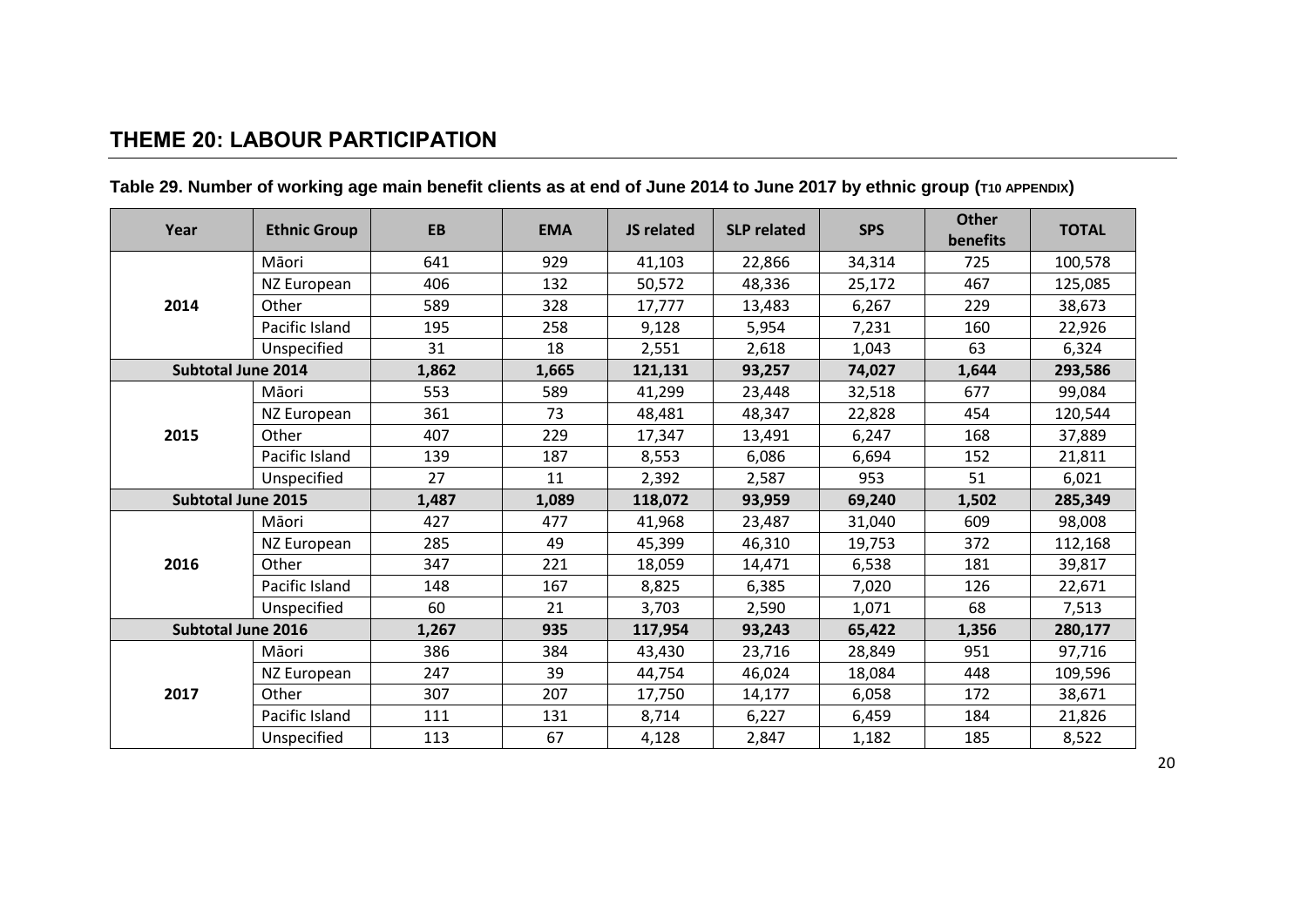| <b>Subtotal June 2017</b> | 1,164 | 828 | 118,776 | 92,991 | 60,632 | 1,940 | 276,331 |
|---------------------------|-------|-----|---------|--------|--------|-------|---------|

**Notes** 

The table includes working age only (18 to 64 years) *EMA is Emergency Maintenance Allowance JS is Jobseeker Support JSSH is Jobseeker Support Student Hardship SLP is Supported Living Payment SPS is Sole Parent Support WBO is Widows Benefit overseas*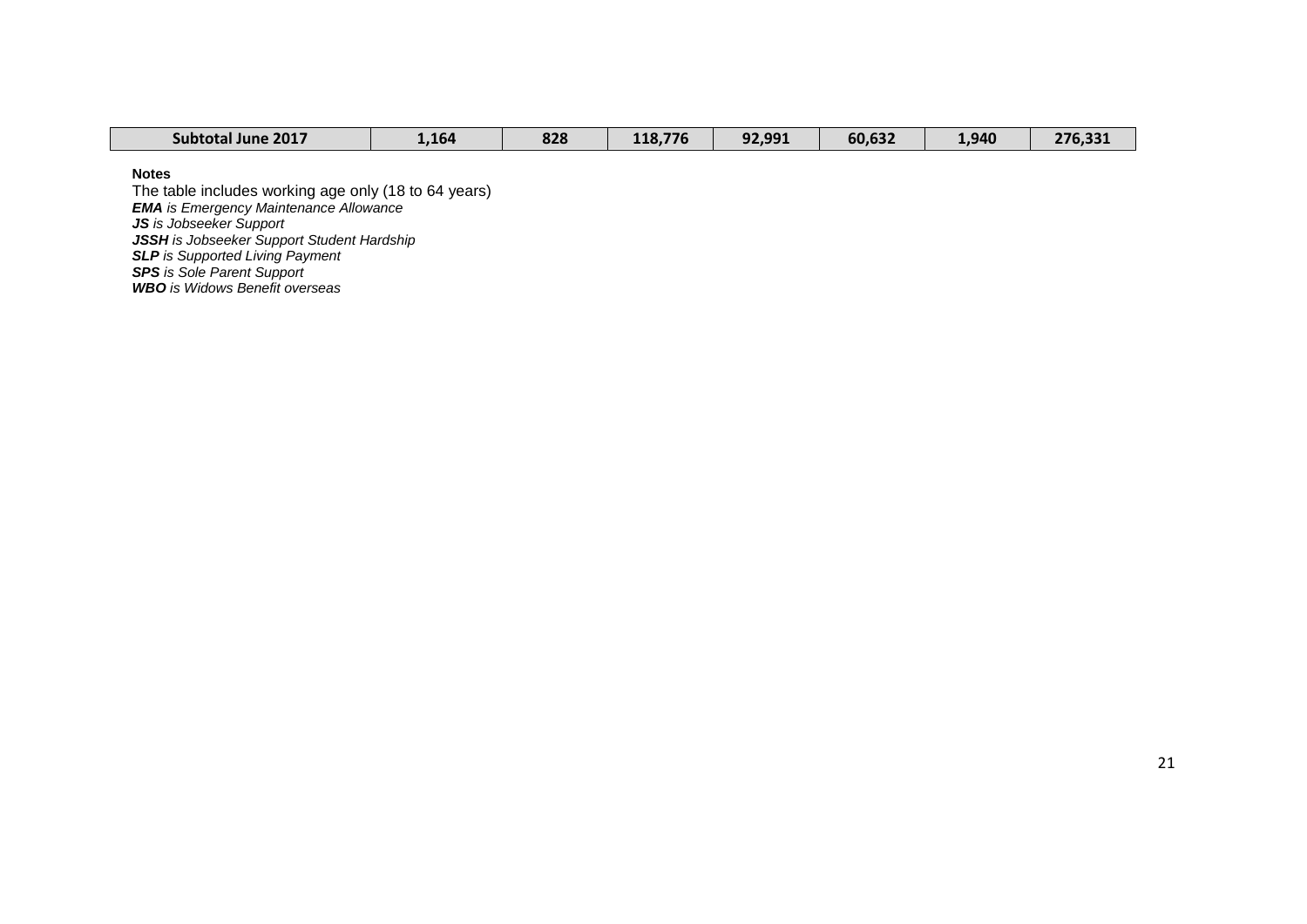## <span id="page-21-0"></span>**BACKGROUND INFORMATION**

| <b>Ethnic Groups</b>                         | <b>Number of People</b> | % of total population $1$ |
|----------------------------------------------|-------------------------|---------------------------|
| <b>European ethnicities</b>                  | 2,969,391               | 74                        |
| Māori                                        | 598,605                 | 14.9                      |
| Asian                                        | 471,708                 | 11.8                      |
| <b>Pacific peoples</b>                       | 295,941                 | 7.4                       |
| Middle Eastern / Latin American /<br>African | 46,953                  | 1.2                       |

#### <span id="page-21-1"></span>**Table 30 - New Zealand population by Ethnic group**

Note: More than half of Māori (53.5% or 320,406 people) identified with two or more ethnic groups, compared with 46.5% who identified with Māori only.

In the 2013 Census, people were able to identify with more than one ethnic group, therefore the percentage of total population including all ethnic groups adds up to 109%.

| Ethnicity                                    | 0-4 years | 5-9 years | $10-14$ years | $15-19$ years | All 0-19 years |
|----------------------------------------------|-----------|-----------|---------------|---------------|----------------|
| All ethnicities                              | 292,041   | 286,758   | 286,830       | 295,758       | 1,161,837      |
| Pacific peoples                              | 37,851    | 34,536    | 33,129        | 30,963        | 136,479        |
| European                                     | 196,311   | 194,469   | 192,372       | 192,855       | 776,007        |
| Māori                                        | 71,070    | 67,146    | 64,098        | 58,620        | 260,934        |
| Asian                                        | 35,898    | 30,834    | 30,468        | 37,020        | 134,220        |
| Middle Eastern / Latin<br>American / African | 4,659     | 3,861     | 3,462         | 3,747         | 15,729         |
| Other NZ                                     | 4,392     | 4,623     | 3,705         | 2,802         | 15,522         |
| Pacific % of total                           | 13.0%     | 12.0%     | 11.6%         | 10.5%         | 11.7%          |
| Māori % of total                             | 24%       | 23%       | 22%           | 20%           | 22%            |

#### <span id="page-21-2"></span>**Table 31: Māori and Pacific Youth Population**

-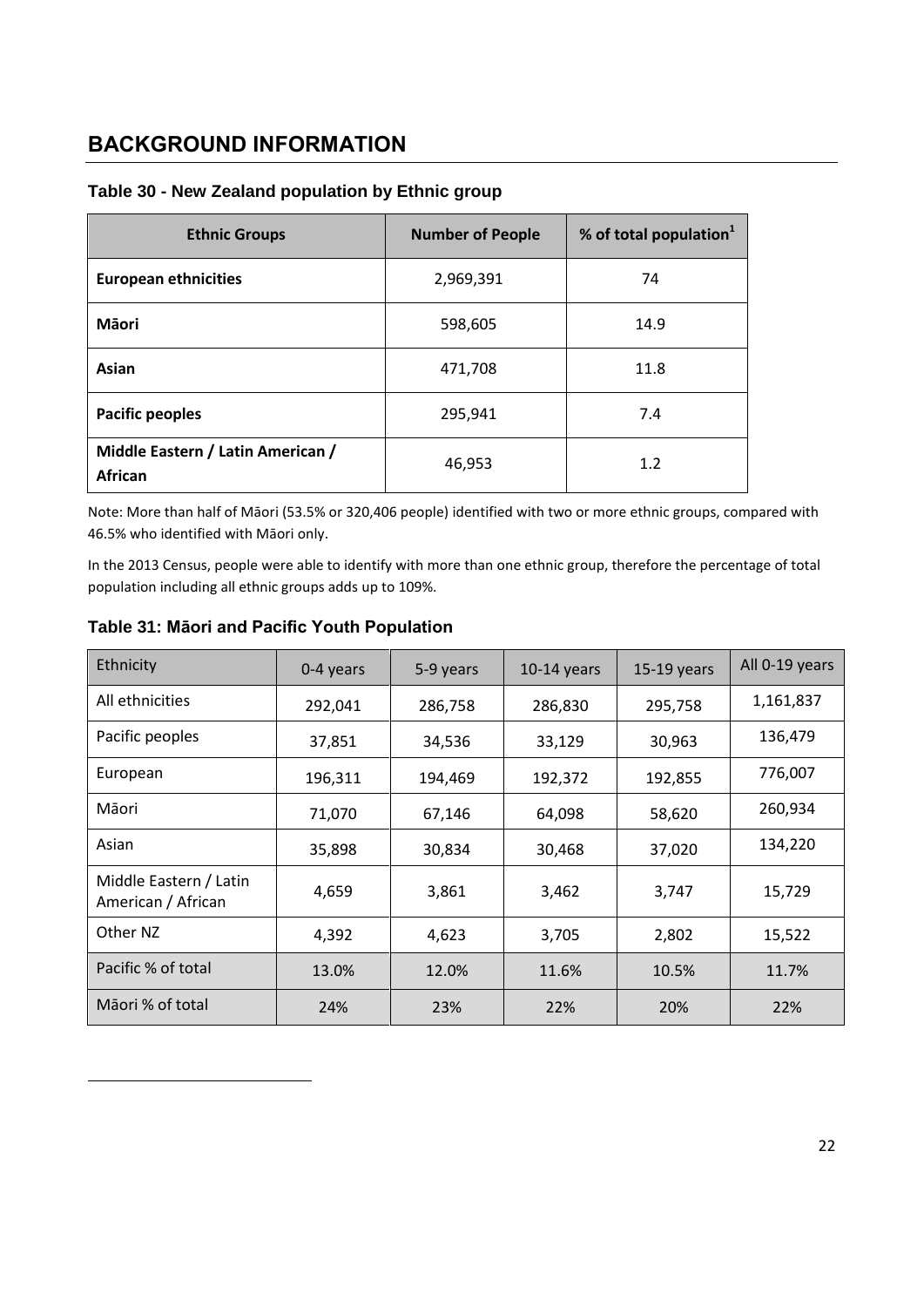#### <span id="page-22-0"></span>**Table 32: Number of Orphan's Benefit (OB) and Unsupported Child Benefit (UCB) caregivers as at end of June 2010 to 2017 by ethnic group (T8 APPENDIX)**

| Year | <b>Ethnic Group</b>       | <b>Number of OB</b><br>caregivers | <b>Number of UCB</b><br>caregivers | <b>Total number of</b><br><b>OB UCB</b><br>caregivers |
|------|---------------------------|-----------------------------------|------------------------------------|-------------------------------------------------------|
| 2013 | Māori                     | 127                               | 3,779                              | 3,906                                                 |
|      | NZ European               | 96                                | 3,160                              | 3,256                                                 |
|      | Other                     | 33                                | 453                                | 486                                                   |
|      | Pacific Island            | 29                                | 553                                | 582                                                   |
|      | Unspecified               | 18                                | 429                                | 447                                                   |
|      | Subtotal June 2013        | 303                               | 8,374                              | 8,677                                                 |
|      | Māori                     | 117                               | 3,922                              | 4,039                                                 |
|      | NZ European               | 94                                | 3,280                              | 3,374                                                 |
| 2014 | Other                     | 31                                | 441                                | 472                                                   |
|      | Pacific Island            | 34                                | 539                                | 573                                                   |
|      | Unspecified               | 16                                | 427                                | 443                                                   |
|      | <b>Subtotal June 2014</b> | 292                               | 8,609                              | 8,901                                                 |
|      | Māori                     | 117                               | 4,066                              | 4,183                                                 |
| 2015 | NZ European               | 74                                | 3,397                              | 3,471                                                 |
|      | Other                     | 34                                | 454                                | 488                                                   |
|      | Pacific Island            | 36                                | 548                                | 584                                                   |
|      | Unspecified               | 15                                | 411                                | 426                                                   |
|      | <b>Subtotal June 2015</b> | 276                               | 8,876                              | 9,152                                                 |
|      | Māori                     | 110                               | 4,425                              | 4,535                                                 |
|      | NZ European               | 81                                | 3,480                              | 3,561                                                 |
| 2016 | Other                     | 31                                | 558                                | 589                                                   |
|      | Pacific Island            | 41                                | 622                                | 663                                                   |
|      | Unspecified               | 14                                | 419                                | 433                                                   |
|      | Subtotal June 2016        | 277                               | 9,504                              | 9,781                                                 |
| 2017 | Māori                     | 103                               | 4,741                              | 4,844                                                 |
|      | NZ European               | 77                                | 3,588                              | 3,665                                                 |
|      | Other                     | 36                                | 569                                | 605                                                   |
|      | Pacific Island            | 43                                | 651                                | 694                                                   |
|      | Unspecified               | 17                                | 452                                | 469                                                   |
|      | Subtotal June 2017        | 276                               | 10,001                             | 10,277                                                |

**Notes:**This is a number of caregivers. One caregiver may have more than one OB or UCB in their care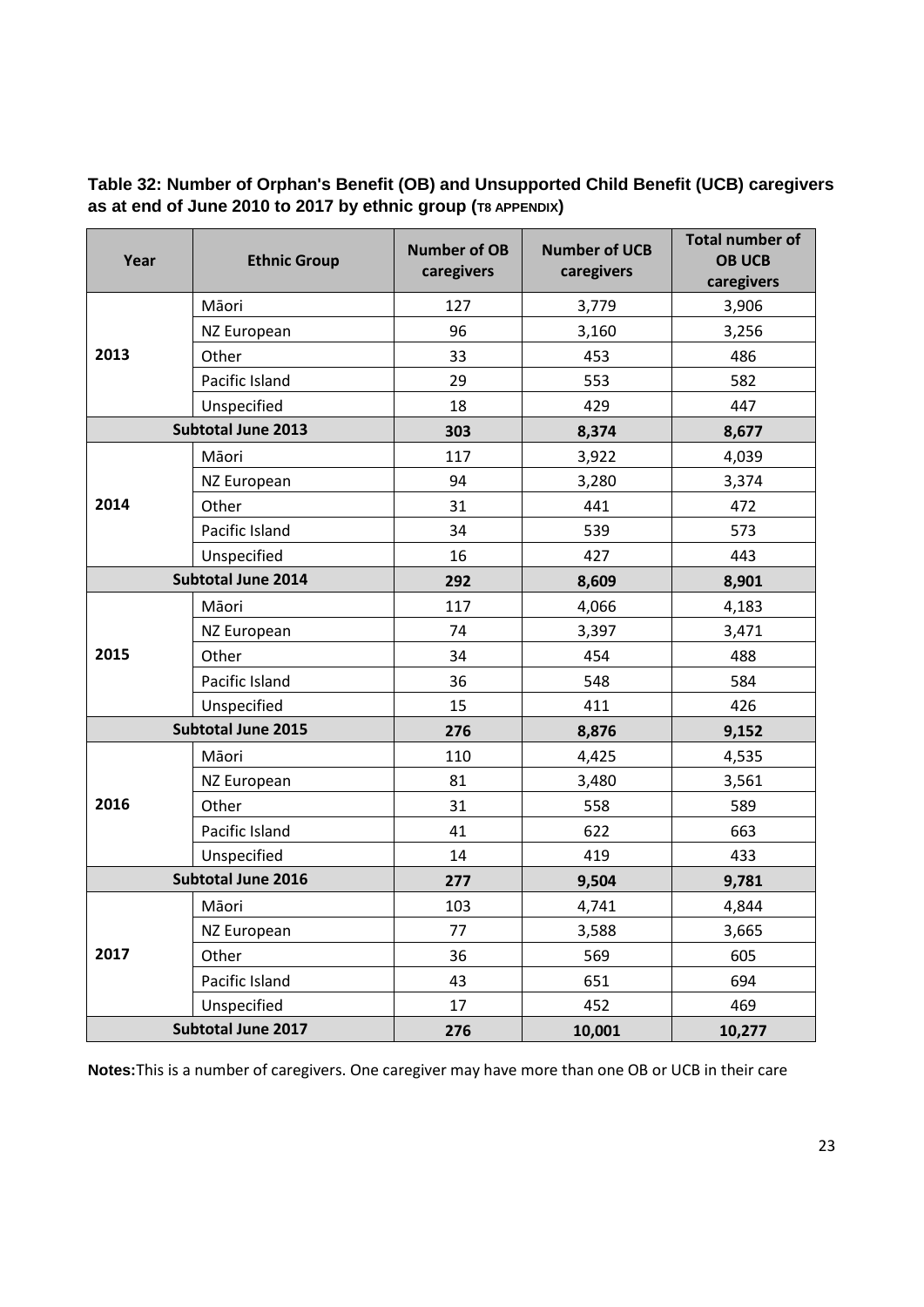#### <span id="page-23-0"></span>**Table 33: Number of Childcare assistance paid as at end of June 2013 to June 2017 by ethnic group (T7 APPENDIX)**

| <b>Year ending</b><br>June | <b>Ethnic group</b>       | <b>Number of</b><br>childcare<br>subsidies (CCS) | <b>Number of Out of</b><br><b>School Care and</b><br><b>Recreation (OSCAR)</b> | <b>Total number of</b><br><b>Childcare</b><br>assistance |
|----------------------------|---------------------------|--------------------------------------------------|--------------------------------------------------------------------------------|----------------------------------------------------------|
|                            | Māori                     | 10,990                                           | 3,431                                                                          | 14,421                                                   |
|                            | NZ European               | 16,171                                           | 6,810                                                                          | 22,981                                                   |
| 2013                       | Other                     | 5,175                                            | 2,050                                                                          | 7,225                                                    |
|                            | Pacific Island            | 2,178                                            | 760                                                                            | 2,938                                                    |
|                            | Unspecified               | 904                                              | 279                                                                            | 1,183                                                    |
|                            | Subtotal June 2013        | 35,418                                           | 13,330                                                                         | 48,748                                                   |
|                            | Māori                     | 11,090                                           | 3,702                                                                          | 14,792                                                   |
|                            | NZ European               | 15,112                                           | 6,988                                                                          | 22,100                                                   |
| 2014                       | Other                     | 5,088                                            | 2,071                                                                          | 7,159                                                    |
|                            | Pacific Island            | 2,108                                            | 905                                                                            | 3,013                                                    |
|                            | Unspecified               | 882                                              | 267                                                                            | 1,149                                                    |
| <b>Subtotal June 2014</b>  |                           | 34,280                                           | 13,933                                                                         | 48,213                                                   |
|                            | Māori                     | 10,782                                           | 3,955                                                                          | 14,737                                                   |
|                            | NZ European               | 13,475                                           | 6,902                                                                          | 20,377                                                   |
| 2015                       | Other                     | 4,882                                            | 2,199                                                                          | 7,081                                                    |
|                            | Pacific Island            | 2,066                                            | 1,035                                                                          | 3,101                                                    |
|                            | Unspecified               | 761                                              | 304                                                                            | 1,065                                                    |
|                            | <b>Subtotal June 2015</b> | 31,966                                           | 14,395                                                                         | 46,361                                                   |
|                            | Māori                     | 10,306                                           | 3,836                                                                          | 14,142                                                   |
|                            | NZ European               | 11,347                                           | 5,960                                                                          | 17,307                                                   |
| 2016                       | Other                     | 4,660                                            | 2,209                                                                          | 6,869                                                    |
|                            | Pacific Island            | 2,114                                            | 1,135                                                                          | 3,249                                                    |
|                            | Unspecified               | 878                                              | 279                                                                            | 1,157                                                    |
|                            | <b>Subtotal June 2016</b> | 29,305                                           | 13,419                                                                         | 42,724                                                   |
|                            | Māori                     | 10,564                                           | 4,276                                                                          | 14,840                                                   |
| 2017                       | NZ European               | 10,520                                           | 5,963                                                                          | 16,483                                                   |
|                            | Other                     | 4,433                                            | 2,184                                                                          | 6,617                                                    |
|                            | Pacific Island            | 2,209                                            | 1,243                                                                          | 3,452                                                    |
|                            | Unspecified               | 1,274                                            | 323                                                                            | 1,597                                                    |
|                            | Subtotal June 2017        | 29,000                                           | 13,989                                                                         | 42,989                                                   |

**Notes**: This is a number of childcare assistance paid. A client can receive childcare assistance payment for more than one child. Childcare Assistance include CCS and OSCAR payments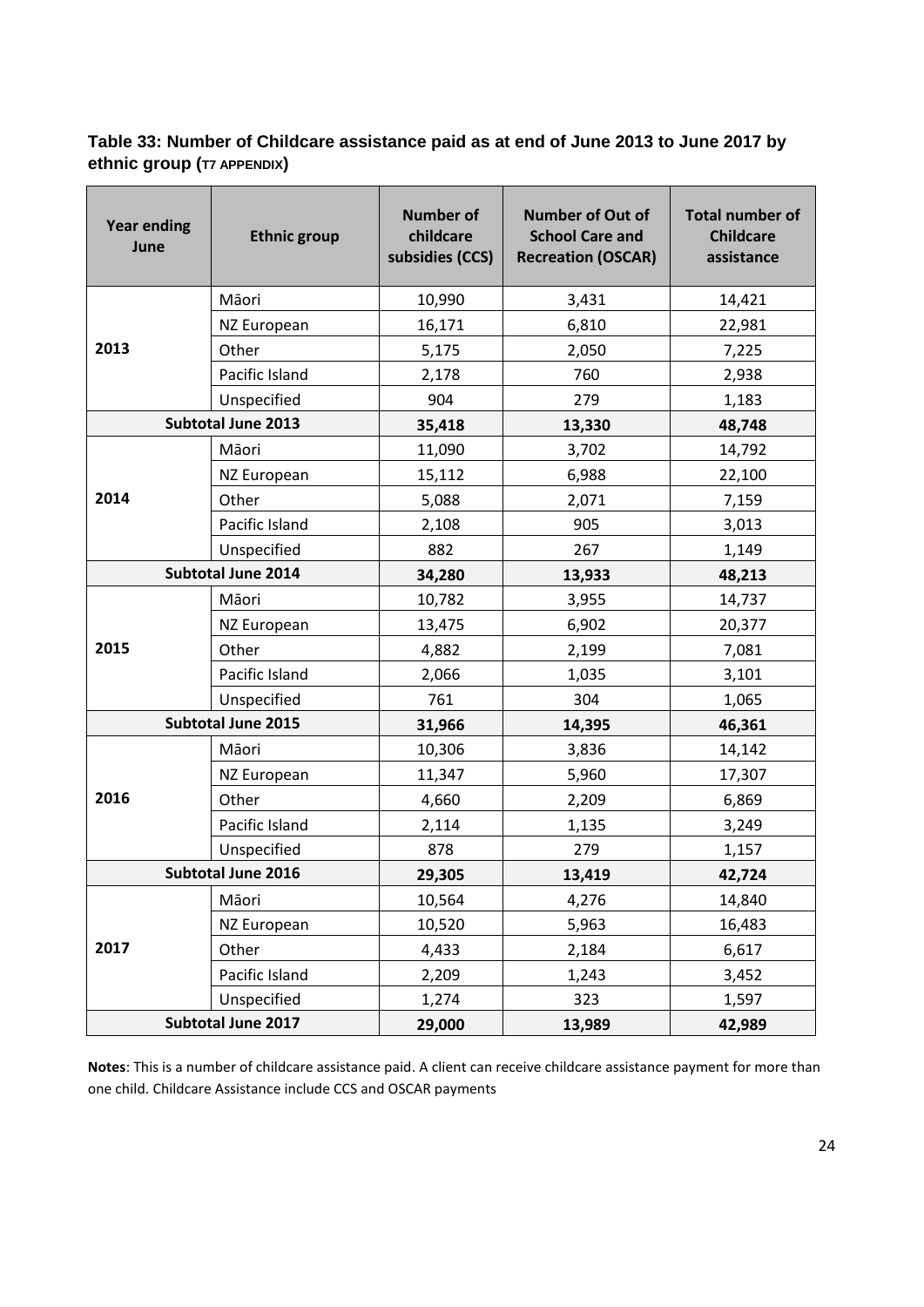#### <span id="page-24-0"></span>**Table 34: Number of clients receiving Accommodation Supplement (AS) and number of Disability Allowances (DA) paid as at end of June 2013 to June 2017 by ethnic group (T6 APPENDIX)**

| <b>Year ending June</b> | <b>Ethnic group</b>    | <b>Number of clients</b><br>with AS | <b>Number of DA</b> |
|-------------------------|------------------------|-------------------------------------|---------------------|
|                         | Māori                  | 86,603                              | 36,375              |
|                         | 134,109<br>NZ European |                                     | 125,893             |
| 2013                    | Other                  | 51,502                              | 34,060              |
|                         | Pacific Island         | 19,240                              | 10,316              |
|                         | Unspecified<br>7,688   |                                     | 36,660              |
|                         | Subtotal 2013          | 299,142                             | 243,304             |
|                         | Māori                  | 84,605                              | 36,598              |
|                         | NZ European            | 129,385                             | 126,205             |
| 2014                    | Other                  | 50,710                              | 34,249              |
|                         | Pacific Island         | 18,228                              | 10,150              |
|                         | Unspecified            | 7,181                               | 33,366              |
|                         | Subtotal 2014          | 290,109                             | 240,568             |
|                         | Māori                  | 85,299                              | 37,517              |
|                         | NZ European            | 128,025                             | 127,273             |
| 2015                    | Other                  | 51,357                              | 35,082              |
|                         | Pacific Island         | 17,992                              | 10,353              |
|                         | Unspecified            | 6,862                               | 30,196              |
|                         | Subtotal 2015          | 289,535                             | 240,421             |
|                         | Māori                  | 85,198                              | 37,195              |
|                         | NZ European            | 120,363                             | 122,972             |
| 2016                    | Other                  | 54,434                              | 38,734              |
|                         | Pacific Island         | 19,633                              | 10,705              |
|                         | Unspecified            | 8,136                               | 26,997              |
| Subtotal 2016           |                        | 287,764                             | 236,603             |
|                         | Māori                  | 84,591                              | 37,255              |
|                         | NZ European            | 118,448                             | 123,226             |
| 2017                    | Other                  | 53,072                              | 38,629              |
|                         | Pacific Island         | 19,081                              | 10,611              |
|                         | Unspecified            | 9,380                               | 24,771              |
| Subtotal 2017           |                        | 284,572                             | 234,492             |

**Notes:** This includes all clients of all ages

AS is paid to primary client Therefore AS can be counted as a number of clients or number of AS payments DA is a number of DA payments . A client can have more than one DA payment e.g. paid to self, partner and children